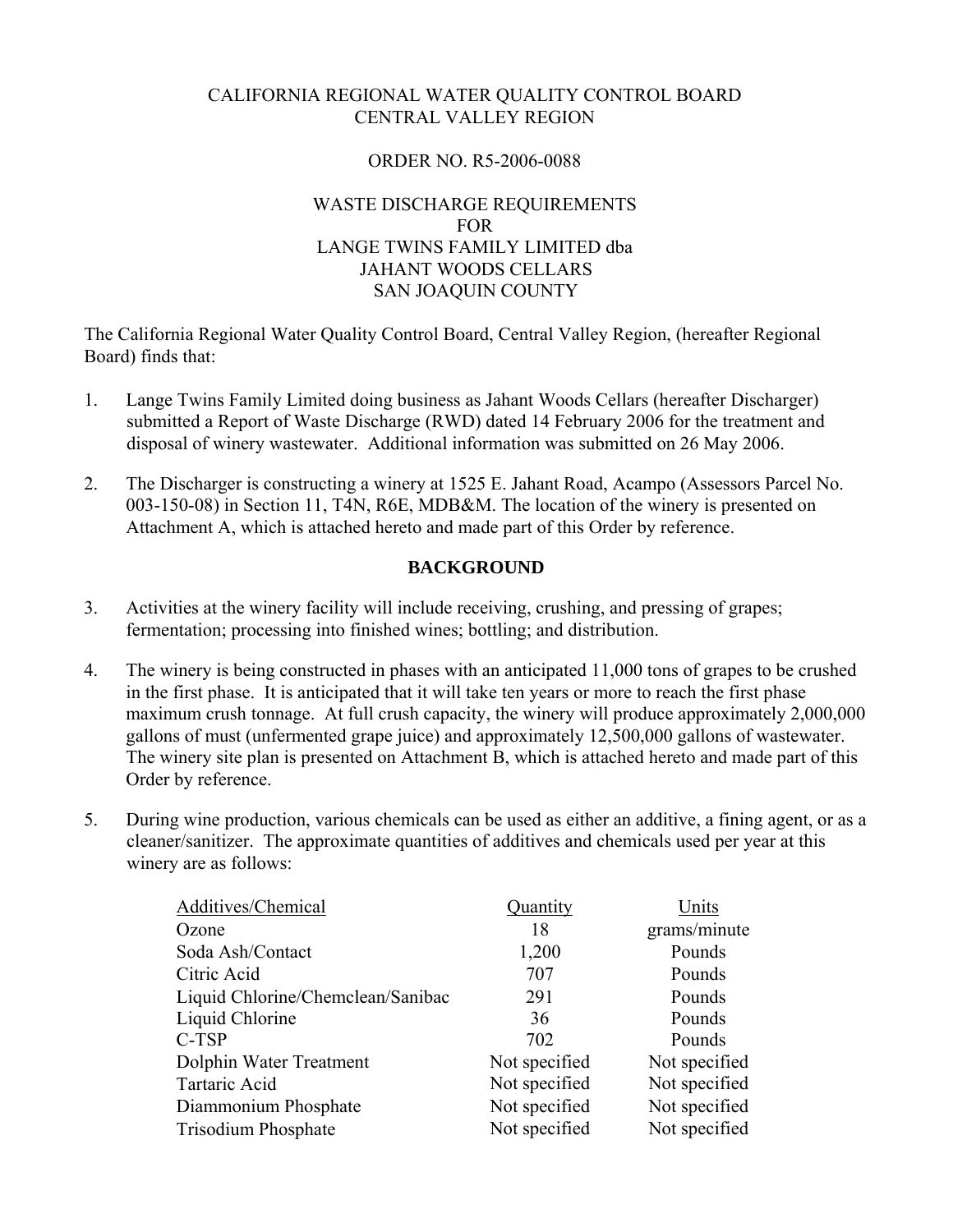| Additives/Chemical | Quantity      | Units         |
|--------------------|---------------|---------------|
| Metabisulfate      | Not specified | Not specified |
| Ammonium Hydroxide | Not specified | Not specified |

- 6. The RWD states a recirculating ozone system will be used as the main sanitizing agent for the winery. It will employ an ozone generator that will supply ozone to a holding tank. Ozone will be distributed from the holding tank to the main processing areas and any unused ozone will be returned to the holding tank. Ozone degrades quickly and leaves no residual in solution.
- 7. Because process wastewater monitoring data for the Discharger's winery is not yet available, typical winery wastewater data are presented below. Constituent concentrations are the highest during the crush season, and are typically in the following ranges:

|                                  |          | Crush Season               | Non-Crush Season           |
|----------------------------------|----------|----------------------------|----------------------------|
| Compound                         | Units    | <b>Concentration Range</b> | <b>Concentration Range</b> |
|                                  |          | $(min-max)$                | $(min-max)$                |
| pH                               | pH units | $2.5 - 9.5$                | $3.5 - 11$                 |
| Dissolved Oxygen                 | mg/L     | $0.5 - 8.5$                | $1 - 10$                   |
| Biochemical Oxygen Demand        | mg/L     | $500 - 12,000$             | $300 - 3,500$              |
| Chemical Oxygen Demand           | mg/L     | $800 - 15,000$             | $500 - 6,000$              |
| Grease                           | mg/L     | $5 - 30$                   | $5 - 50$                   |
| Settleable Solids                | mg/L     | $25 - 100$                 | $2 - 100$                  |
| Nonfilterable Residue            | mg/L     | $40 - 800$                 | $10 - 400$                 |
| <b>Volatile Suspended Solids</b> | mg/L     | $150 - 700$                | $80 - 350$                 |
| <b>Total Dissolved Solids</b>    | mg/L     | $80 - 1,800$               | $80 - 1,800$               |
| Nitrogen                         | mg/L     | $1 - 40$                   | $1 - 40$                   |
| Nitrate (as Nitrate)             | mg/L     | $0.5 - 4.8$                | <b>NR</b>                  |
| Phosphorous                      | mg/L     | $1 - 10$                   | $1 - 40$                   |
| Sodium                           | mg/L     | $35 - 200$                 | $35 - 200$                 |
| Alkalinity $(CaCO3)$             | mg/L     | $40 - 730$                 | $10 - 730$                 |
| Chloride                         | mg/L     | $3 - 250$                  | $3 - 250$                  |
| Sulfate                          | mg/L     | $10 - 75$                  | $20 - 75$                  |
|                                  |          |                            |                            |

Wastewater concentrations and calculated values from Table 3, Report of Waste Discharge, Lange Twins Winery, Wallace Group, 14 February 2006.

8. The Discharger has reported that the bulk of the wastewater will be generated during harvest and for several weeks thereafter, and again during racking and barrel washing about two to three months after harvest. Bottling may occur at any time throughout the year.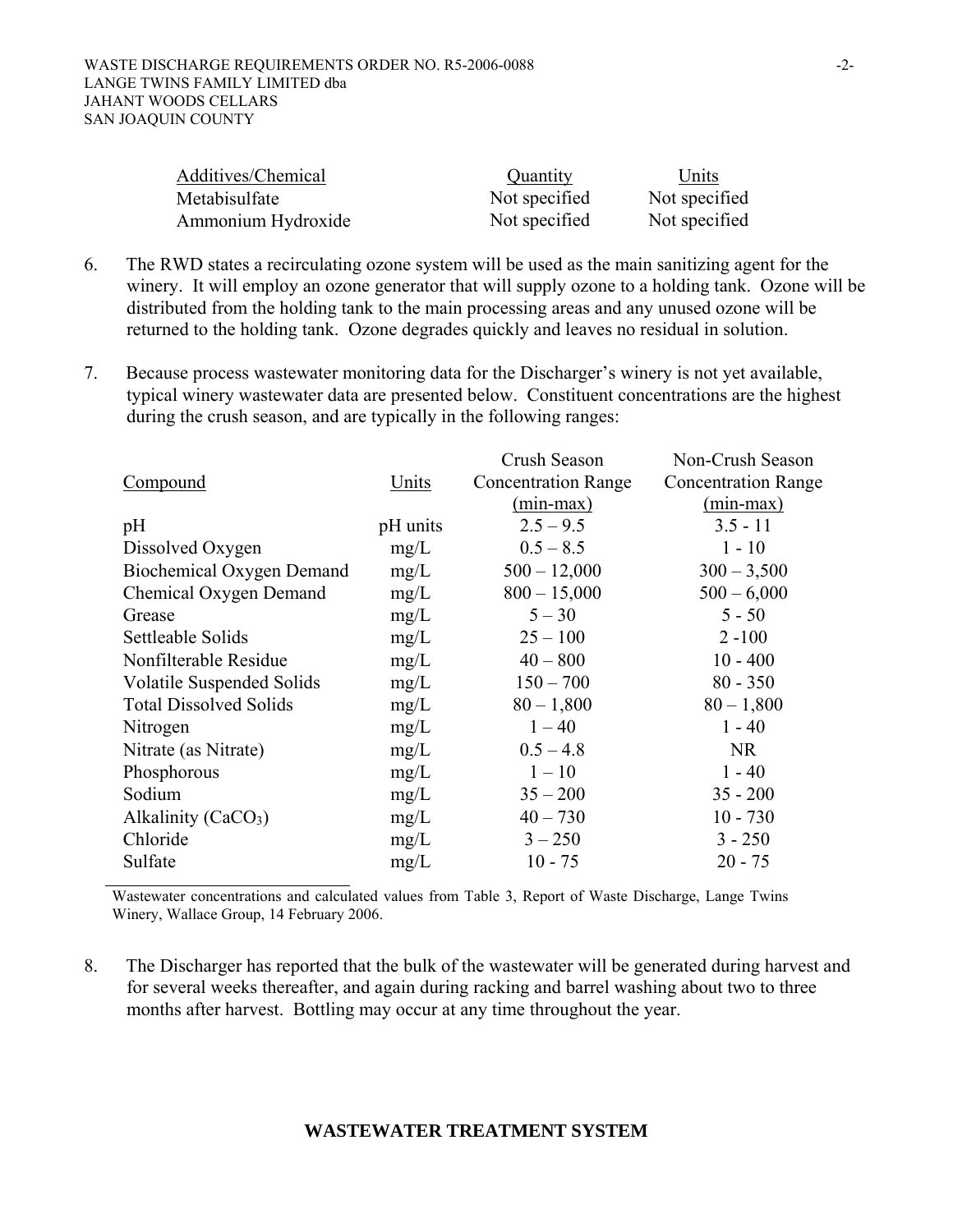- 9. Wastewater generated from winery processing activities (process/equipment cleaning, wash down operations, and bottling) is collected in floor drains, screened, pH adjusted, flow metered, biologically treated in ponds, stored in a storage pond, and then land applied. Each of the processes is further described below.
- 10. Screened grates will be installed on drains collecting wastewater at the crushing, bottling and barrel cleaning areas of the winery. Wastewater will be conveyed through piping by gravity to a lift station that will pump water through a fine screen. The fine screen will remove solids larger than  $0.02$  inch.
- 11. Ammonium hydroxide will be used for pH adjustment and will be fed into the waste stream using an automatic sensor, maintaining the pH influent to the treatment ponds between 6 and 7.
- 12. Biological treatment for removal of Biochemical Oxygen Demand (BOD) will occur in the treatment ponds. Two ponds with a total capacity of 1,340,000 gallons will be constructed. The ponds will be double lined with vinyl or equivalent liners equipped with a leak detection system. The treatment ponds will be equipped with up to 40 horsepower of floating mechanical aerators to provide surface aeration for oxygen demand and odor control. Wastewater constituent concentrations after biological treatment in the ponds is presented below:

|                                  |          | <b>Reclaimed Water</b>     | <b>Reclaimed Water</b>     |
|----------------------------------|----------|----------------------------|----------------------------|
| Compound                         | Units    | <b>Concentration Range</b> | <b>Concentration Range</b> |
|                                  |          | $(min-max)$                | (average)                  |
| pH                               | pH units | $6.5 - 9.5$                | 7.9                        |
| Dissolved Oxygen                 | mg/L     | $1 - 10$                   | 6                          |
| <b>Biochemical Oxygen Demand</b> | mg/L     | 10-160                     | 50                         |
| Chemical Oxygen Demand           | mg/L     | <b>NR</b>                  | 90                         |
| Grease                           | mg/L     | <b>NR</b>                  | 0.2                        |
| Settleable Solids                | mg/L     | <b>NR</b>                  | 0.2                        |
| Nonfilterable Residue            | mg/L     | <b>NR</b>                  | 20                         |
| <b>Volatile Suspended Solids</b> | mg/L     | <b>NR</b>                  | 15                         |
| <b>Total Dissolved Solids</b>    | mg/L     | 8-1500                     | 900                        |
| Nitrogen                         | mg/L     | <b>NR</b>                  | 5                          |
| Nitrate (as Nitrate)             | mg/L     | $0.1 - 40$                 | 1.5                        |
| Phosphorous                      | mg/L     | <b>NR</b>                  | 5                          |
| Sodium                           | mg/L     | <b>NR</b>                  | 100                        |
| Alkalinity ( $CaCO3$ )           | mg/L     | <b>NR</b>                  | 40                         |
| Chloride                         | mg/L     | $2.5 - 210$                | 50                         |
| Sulfate                          | mg/L     | <b>NR</b>                  | 25                         |

Wastewater concentrations and calculated values from Table 3, Report of Waste Discharge, Lange Twins Winery, Wallace Group, 14 February 2006.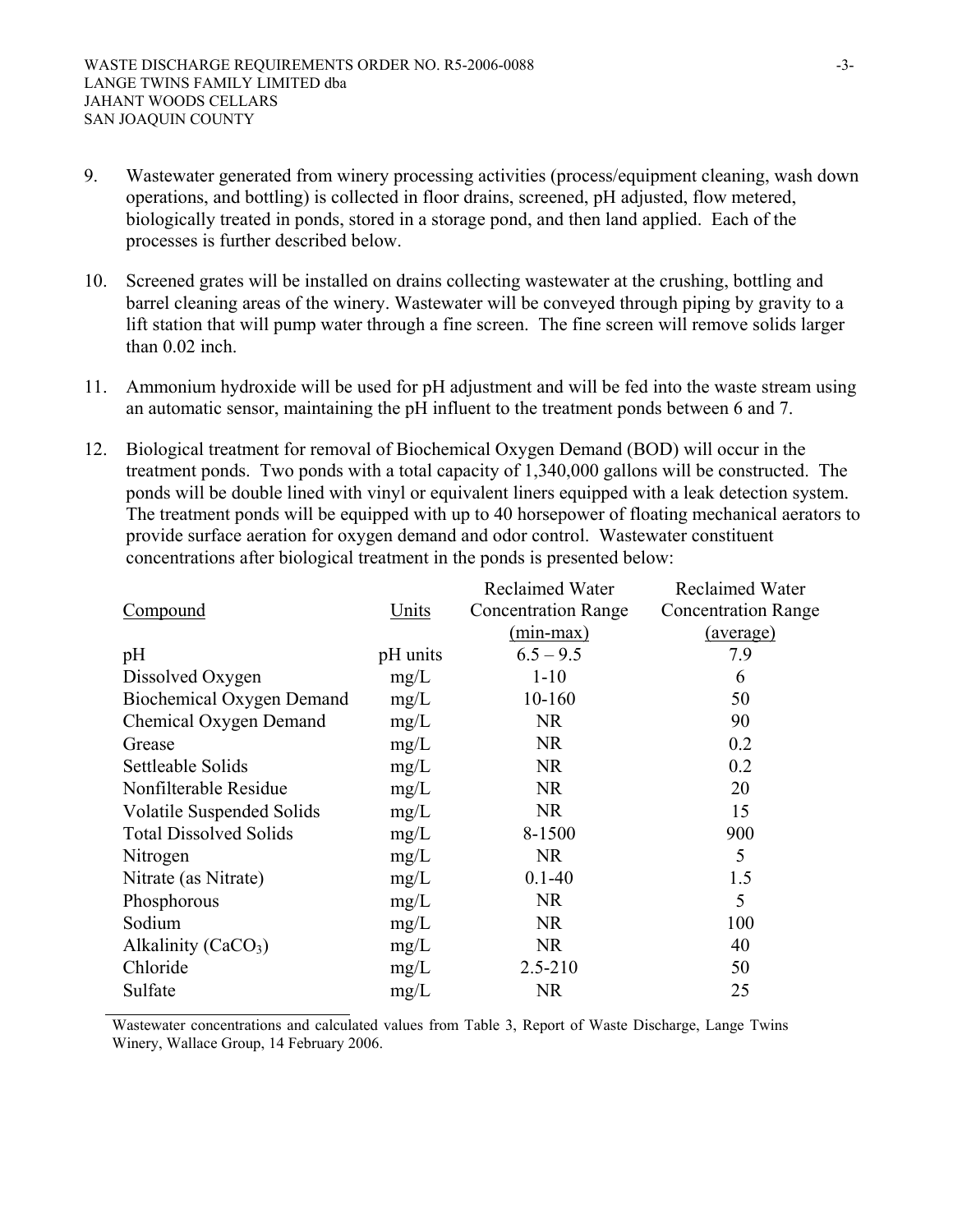- 13. One storage pond will be constructed to provide a capacity of 870,000 gallons with two feet of freeboard. The pond will be double lined and equipped with a leak detection system. Surface aeration may be added to this pond for odor control if necessary. The water balance shows that the pond provides adequate storage for the 100-year annual rainfall without the need for irrigation disposal within 24-hours of a rainfall event. However, the wastewater system requires discharge of wastewater, year-round. The storage pond does not provide adequate storage to hold wastewater during the entire wet season (approximately November to March).
- 14. The 26 May 2006 RWD Addendum contains a water balance for the wastewater treatment, storage, and land application system. The water balance was based on an annual wastewater discharge of 11,220,000 gallons and 100-year annual return rainfall amounts. It did not include stormwater from the roof areas and paved parking areas.
- 15. Stormwater that falls on paved parking areas (approximately three acres) and roof areas (approximately one acre) will be discharged to an on-site stormwater storage pond. The stormwater pond location is presented on Attachment B.

# **LAND APPLICATION SYSTEM**

- 16. Wastewater will be applied to land from the wastewater storage pond. Because the storage pond does not provide adequate storage capacity to hold all wastewater during the winter season, wastewater will be applied during the winter season. The wastewater storage pond will provide adequate short-term storage to allow land application when climatic and soil conditions permit.
- 17. The land application area consists of 28-acres planted in pasture, 40-acres planted in vineyard, and 64-acres planted in vineyard. The location of the land application areas are shown in Attachment C, which is attached hereto and made part of this Order by reference. The 28-acre land application area will be the primary land application area used during the winter months. Wastewater will be applied to the 40 and 64-acre land application areas during the remainder of the year. Crops will be harvested from the land application areas.
- 18. In order to prevent the potential off-site discharge of stormwater mixed with wastewater, this Order prohibits irrigation with wastewater 24 hours before, during, or 24 hours after a rain event, or when soils are saturated. The 28-acre land application area, which will receive the bulk of discharge during the wet season will be bermed to prevent stormwater/wastewater mixtures from discharging to surface water bodies.
- 19. Wastewater will be applied in the land application areas at different rates for the 28-acre land application area and the 104-acre (40 plus 64-acre) land application areas. Loading rates for the land application areas are discussed below:
	- a. In the 28-acre land application area, a total of 7,090,000 gallons of wastewater per year is anticipated to be applied. When evenly distributed across the 28-acre land area, that is equivalent to an application rate of 9.3 in/year.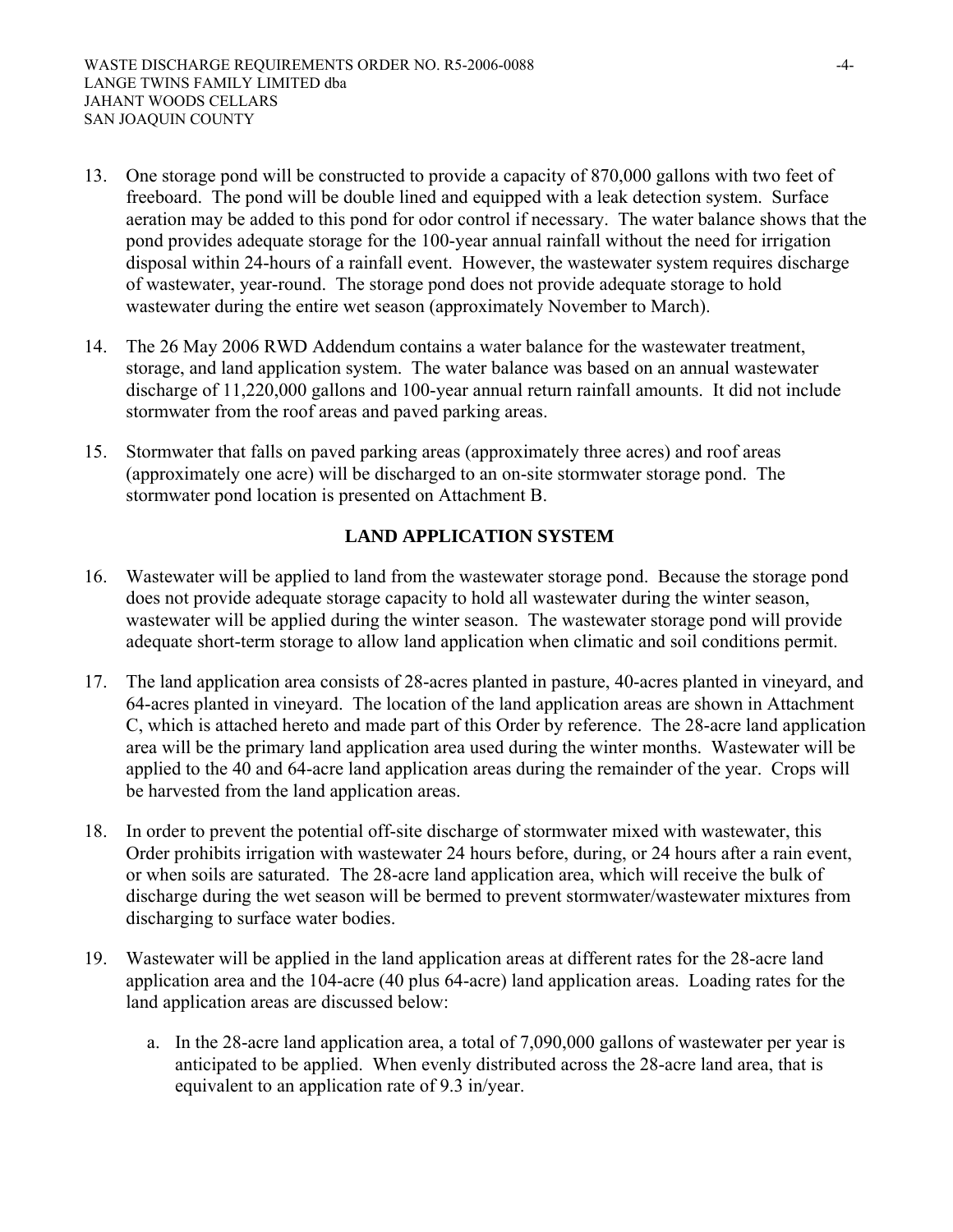- b. In the 104-acre land application areas, a total of 5,078,195 gallons of wastewater per year is anticipated to be applied. When evenly distributed across the 104-acre land area, that is equivalent to an application rate of 1.8 in/year
- 20. Wastewater will be applied by flood irrigation in the 28-acre land application area and by drip irrigation in the 40 and 64-acre land application areas. The crop irrigation needs exceed the amount of wastewater that will be applied on an annual basis; therefore, the land application areas will receive supplemental irrigation water. However, in some months, the applied wastewater exceeds the crop irrigation need. Table 6 of the 25 May 2006 RWD addendum includes a water balance that evaluates the assimilative capacity of the land application areas. Based on that evaluation, the land application areas possess sufficient assimilative capacity to absorb the applied wastewater and stormwater year round. The percent of the total assimilative capacity for the land application areas is presented below:

|           | 28-acre LAA                  | 104-acre LAAs                |
|-----------|------------------------------|------------------------------|
| Month     | <b>Assimilative Capacity</b> | <b>Assimilative Capacity</b> |
|           | $(\%$ of Total)              | $(\%$ of Total)              |
| January   | 18.4                         | 7.8                          |
| February  | 18.5                         | 6.9                          |
| March     | 12.5                         | 4.5                          |
| April     | 2.6                          | 2.5                          |
| May       | 1.0                          | 1.4                          |
| June      | 1.0                          | 1.6                          |
| July      | 0.7                          | 1.1                          |
| August    | 6.3                          | 0.5                          |
| September | 9.0                          | 0.3                          |
| October   | 7.3                          | 3.6                          |
| November  | 8.2                          | 9.5                          |
| December  | 8.4                          | 7.4                          |

- 21. Loading rates for wastewater constituents were evaluated in the RWD. Because wastewater will be applied to the land application areas at different times of the year and with differing wastewater application rates, the RWD described the 28-acre land application area and 104-acre (40 plus 64 acre) land application areas separately. The loading rates are presented below:
	- a. At the 28-acre land application area the following loading rates are anticipated:

| Constituent                   |                | Daily Loading Rate Yearly Loading Rate |
|-------------------------------|----------------|----------------------------------------|
|                               | (lbs/acre/day) | (lbs/acre/year)                        |
| Biochemical Oxygen Demand     | $0.07 - 0.88$  | 155                                    |
| <b>Total Dissolved Solids</b> | $07 - 71$      | 977                                    |
| <b>Total Nitrogen</b>         | $0.01 - 0.07$  | 10                                     |
| Chloride                      | $0.01 - 0.26$  | 31                                     |

b. At the 104-acre (40 plus 64-acre land application areas) the following loading rates are anticipated: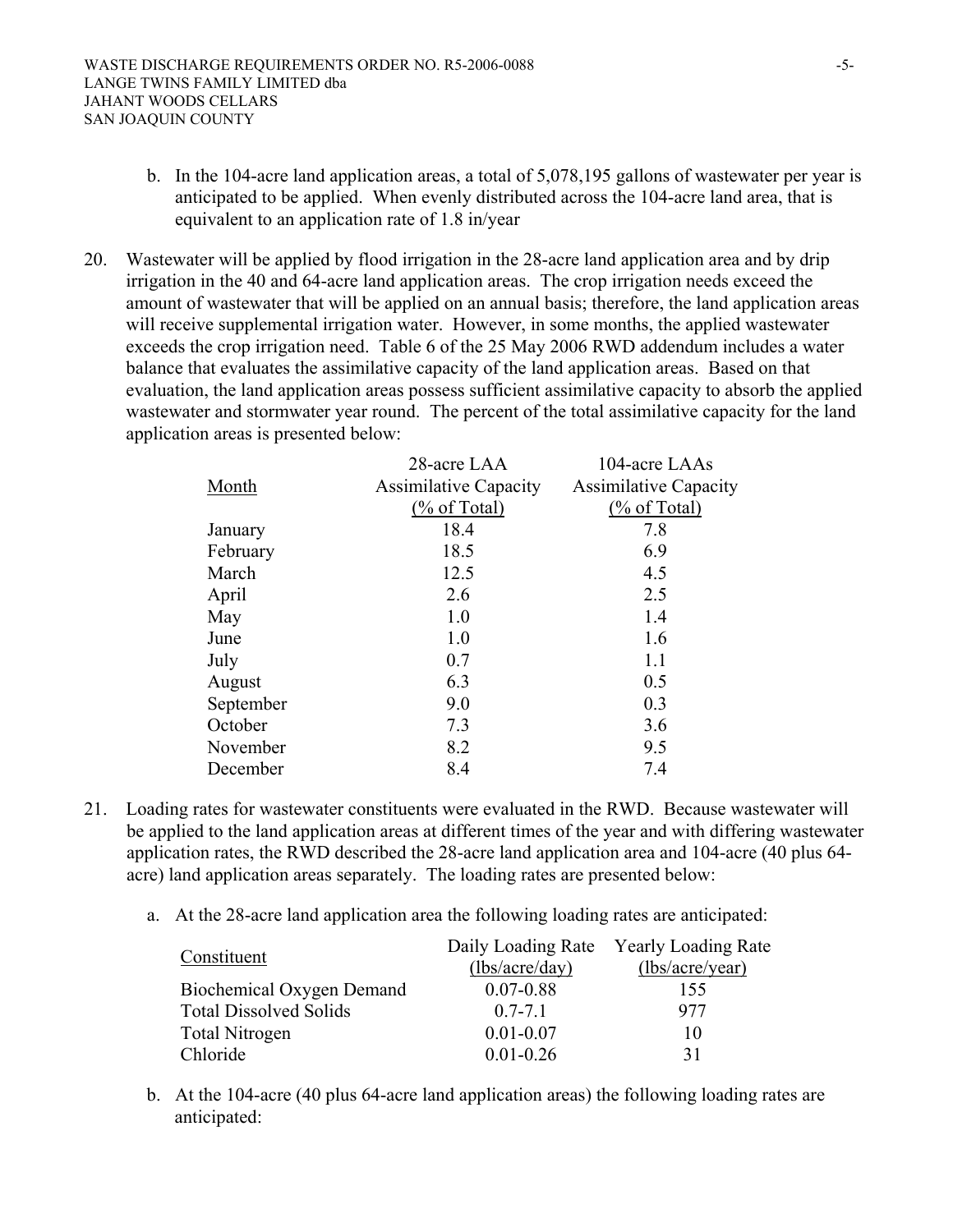| Constituent                   |                | Daily Loading Rate Yearly Loading Rate |
|-------------------------------|----------------|----------------------------------------|
|                               | (lbs/acre/day) | (lbs/acre/year)                        |
| Biochemical Oxygen Demand     | $0.01 - 0.37$  | 35                                     |
| <b>Total Dissolved Solids</b> | $0.10 - 1.78$  | 289                                    |
| Total Nitrogen                | $0.00 - 0.02$  |                                        |
| Chloride                      | $0.00 - 0.10$  | 11                                     |

- 22. Based on the loading rates presented in the RWD and summarized above, the following assumptions can be reached:
	- a. The BOD loading rate is below the loading rate that typically causes objectionable odors and is unlikely to mobilize constituents in the subsurface. Applications of BOD at less than 100 lbs/ac•day generally do not cause nuisance conditions. However, individual applications must be managed to prevent overloading of the land application area.
	- b. The TDS loading rate may be above the crop uptake rate in the 28-acre land application area. The loading rate in the 104-acre land application areas is low enough so that groundwater quality degradation is unlikely. For the 28-acre land application area, the total dissolved solid loading rate is a concern; this Order requires preparation of a *Salinity Reduction Study* to evaluate means to reduce the dissolved solids loading of the land application area. It is also appropriate to have required the Discharger to install and continue monitoring groundwater monitoring wells, and if impacts are identified, to take steps to prevent groundwater degradation
	- c. The total nitrogen loading rate is below typical crop uptake rates and should not impact groundwater quality. Typical vineyards take up approximately of  $125$  lbs/ac $\cdot$ year
	- d. The chloride loading rate is low enough that groundwater degradation as a result of the discharge is unlikely.

## **SOLID WASTE**

23. Solid/semi-solid wastes such as pomace (skins, seeds, pulp, stems, etc. resulting from the grape crush) and filter cake media (bentonite and diatomaceous earth) are also generated by the processing operations. Such solid/semi-solid wastes are segregated from the process wastewater stream by cleanup processes (sweeping materials from floor drains) or by screens in the floor drains. Solids will be placed in the land application area as fertilizer/soil amendment.

# **GROUNDWATER CONDITIONS**

24. Process water at the facility is provided by a domestic supply well. The well depth is 660 feet below ground surface (bgs); the boring extended to a depth of 775 feet. The well is perforated from a depth of 260 to 660 feet bgs. The well was constructed with a cement annular seal from the surface to a depth of 100 feet. The well location is presented on Attachment B. Water quality in the well was sampled on 16 January 2006. The water quality results were:

| Constituent       | Units | Concentration |
|-------------------|-------|---------------|
| Nitrate (as $N$ ) | mg/L  |               |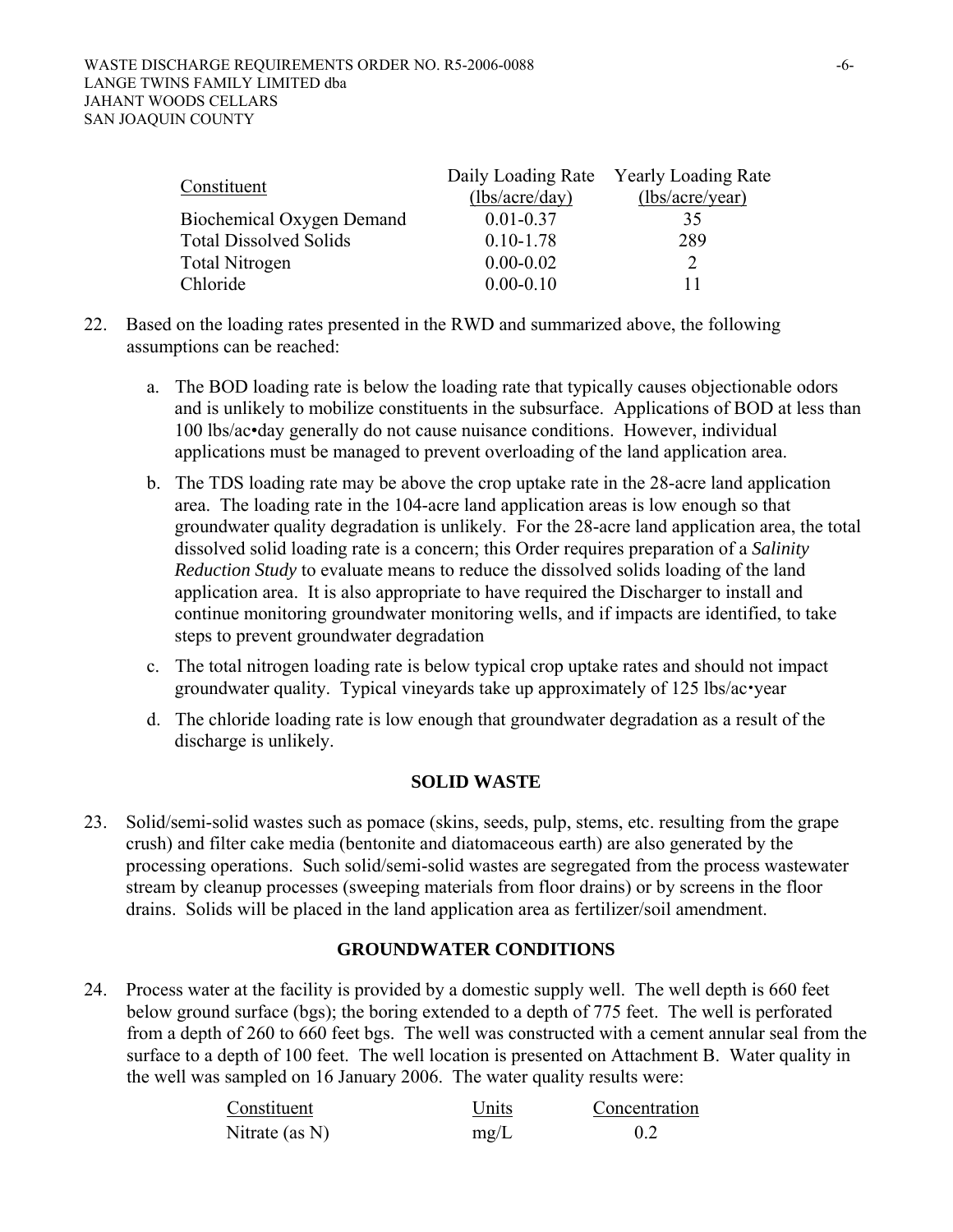| Constituent                   | Units     | Concentration  |
|-------------------------------|-----------|----------------|
| <b>Total Dissolved Solids</b> | mg/L      | 147            |
| pH                            | Std. Unit | 8.4            |
| Calcium                       | mg/L      | 7.8            |
| Magnesium                     | mg/L      | 5.3            |
| Sodium                        | mg/L      | 35             |
| Potassium                     | mg/L      | $\overline{2}$ |
| Chloride                      | mg/L      | 15.7           |
| Sulfate (as S)                | mg/L      | 2.5            |
| <b>Boron</b>                  | mg/L      | 0.1            |

 ND denotes Not Detected, detection limit shown in parentheses. Data is from Appendix G, 14 February 2006 RWD.

25. Three groundwater monitoring wells exist at the facility. The wells were installed in March 2006, as part of preparation of the RWD. The well locations are presented on Attachment C. Groundwater exists approximately 50 feet below the ground surface. Groundwater flow direction is to the east-southeast. The wells were sampled on 20 March 2006 and 19 May 2006; a summary of groundwater quality is presented below:

| Constituent                    | Units         | $MW-1$   | $MW-1$   | $MW-2$   | $MW-2$   | $MW-3$         | $MW-3$   |
|--------------------------------|---------------|----------|----------|----------|----------|----------------|----------|
| Sample Date                    | <b>NA</b>     | 3/20/06  | 5/19/06  | 3/20/06  | 5/19/06  | 3/20/06        | 5/19/06  |
| <b>Boron</b>                   | mg/L          | 0.06     | 0.053    | 0.23     | 0.095    | 0.25           | 0.025    |
| Iron                           | mg/L          | ND(0.02) | ND(0.02) | ND(0.02) | ND(0.02) | ND(0.02)       | ND(0.02) |
| <b>Total Alkalinity</b>        | mg/L          | 240      | 230      | 400      | 330      | 330            | 230      |
| Calcium                        | mg/L          | 53       | 84       | 97       | 76       | 82             | 81       |
| Chloride                       | mg/L          | 64       | 77       | 320      | 61       | 150            | 120      |
| <b>Electrical Conductivity</b> | $\mu$ mhos/cm | 710      | 760      | 1,200    | 800      | 1,600          | 930      |
| Potassium                      | mg/L          | 2.8      | 4.5      | 10       | 3.4      | 10             | 1.6      |
| Magnesium                      | mg/L          | 29       | 49       | 58       | 39       | 44             | 37       |
| Sodium                         | mg/L          | 34       | 42       | 130      | 51       | 110            | 38       |
| Nitrate as Nitrogen            | mg/L          | 6.3      | 12       | 0.5      | 1.6      | 1.3            | 1.7      |
| PH.                            | Std. Units    | 6.7      | 6.7      | 7.2      | 6.6      | 7              | 7.0      |
| <b>Total Dissolved Solids</b>  | mg/L          | 470      | 480      | 780      | 510      | 1,000          | 620      |
| Hardness as CaCO3              | mg/L          | 250      | 410      | 480      | 350      | 390            | 330      |
| Sulfate                        | mg/L          | 20       | 25       | 53       | 16       | 39             | 29       |
| Total Kjeldahl Nitrogen        | mg/L          | 3.9      | 1.5      | 2.1      | 0.70     | $\overline{2}$ | 2.9      |

ND denotes Not Detected, detection limit in parentheses.

26. Based on the groundwater flow information collected in the sample events, Well MW-1 represents upgradient groundwater quality. In the 20 March 2006 sample event, the water quality in Well MW-1 was significantly better than in the down gradient wells. In the 19 May 2006 sample event, the water quality in the up and downgradient wells was much closer. This situation will require further evaluation in a review of groundwater data to be performed when more data is available.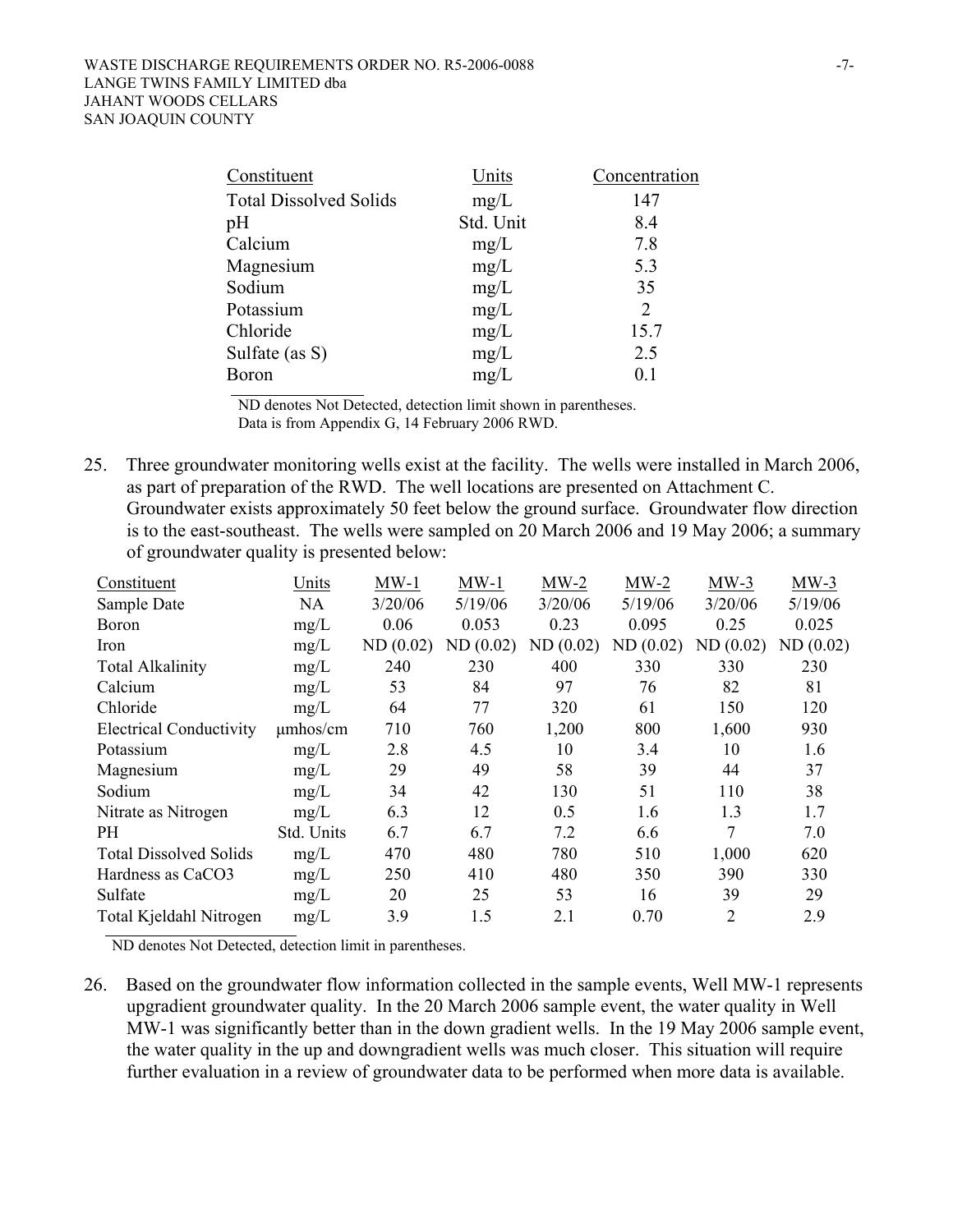27. Because the 28-acre land application area will receive heavier loading than the other 104-acres of land application areas, groundwater monitoring is only required at the 28-acre land application area. If groundwater degradation is observed at the 28-acre land application area, additional monitoring may be required in the other land application areas.

#### **SITE SPECIFIC CONDITIONS**

- 28. The site topography relatively is flat. According to the Soil Survey of San Joaquin County, soils consist of San Joaquin Loam and Bruella Sandy Loam. Minimum infiltrations rates published in the Soil Survey are 0.06 in/hr.
- 29. Average annual rainfall for the Acampo area is 18.53 in/year; the 100-year return annual total rainfall is 33.36 in/year; evapotranspiration rates for the Lodi area are 65.15 in/year.
- 30. The facility is within the Lower Mokelumne Hydrologic Area (No. 531.20), as depicted on interagency hydrologic maps prepared by the Department of Water Resources in August 1986.
- 31. The site is outside the 100-year flood zone.
- 32. Domestic wastewater is disposed of separately from the process winery wastewater in an on-site system. This system is regulated by the San Joaquin County Environmental Health Department.

## **BASIN PLAN, BENEFICIAL USES, AND REGULATORY CONSIDERATIONS**

- 33. The *Water Quality Control Plan for the Sacramento River and San Joaquin River Basins, Fourth Edition*, (hereafter Basin Plan) designates beneficial uses, establishes water quality objectives, contains implementation plans and policies for protecting waters of the basin, and incorporates by reference plans and policies adopted by the State Water Resources Control Board. Pursuant to §13263(a) of the California Water Code (CWC), waste discharge requirements must implement the Basin Plan.
- 34. Surface water drainage in the area is to the Mokelumne River, downstream of Camanche Reservoir.
- 35. The beneficial uses of the Mokelumne River from Camanche Reservoir to the Sacramento-San Joaquin Delta are agricultural supply; water contact recreation; noncontact water recreation; warm freshwater habitat, cold freshwater habitat; migration of aquatic organisms; spawning, reproduction, and/or early development; and wildlife habitat.
- 36. The beneficial uses of underlying groundwater are municipal and domestic water supply, agricultural supply, industrial service supply, and industrial process supply.
- 37. State Water Resources Control Board (State Board) Resolution No. 68-16 (the Antidegradation Policy) requires that the Regional Board, in regulating the discharge of waste, must maintain the high quality of waters of the state until it is demonstrated that any change in quality will be consistent with maximum benefit to the people of the State, will not unreasonably affect beneficial uses, and will not result in water quality less than that described in the Regional Board's policies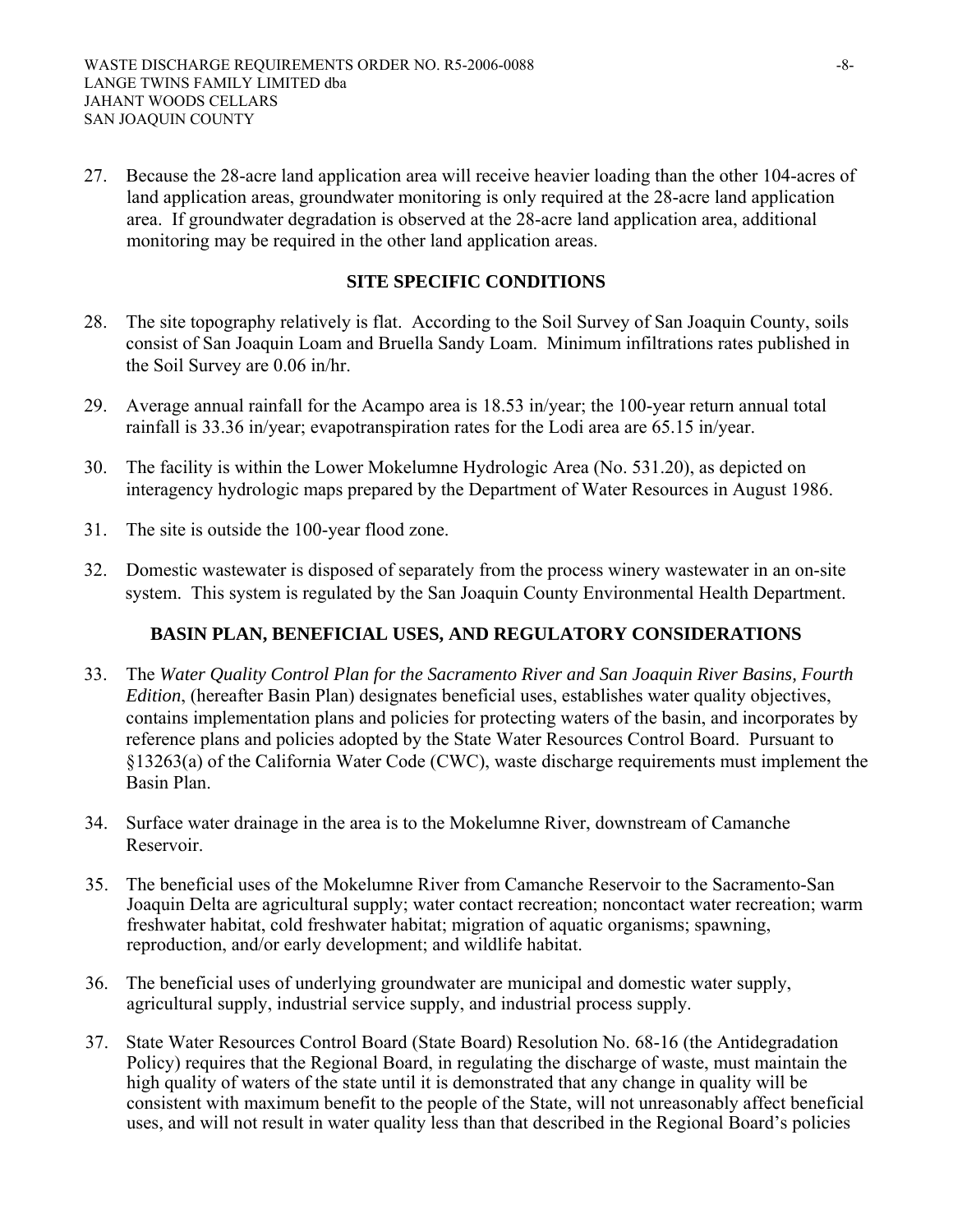(e.g., quality that exceeds water quality objectives). Resolution No. 68-16 also requires that waste discharged to high quality waters be required to meet waste discharge requirements, which will result in the best practicable treatment or control of the discharge.

- 38. The Discharger has not submitted any information showing that it should be allowed to degrade the groundwater as described in State Board Resolution No. 68-16, and therefore no degradation is allowed. This discharge of waste should not degrade surface water or groundwater quality. The waste will be treated and stored in lined ponds. This Order establishes effluent limitations that are protective of the beneficial uses of the underlying groundwater, requires a salinity source reduction study, and requires the sampling of groundwater monitoring wells to assure that the discharge of waste is not impacting the underlying groundwater. Based on the result of the scheduled tasks, this Order may be reopened to reconsider effluent limitations and other requirements to comply with Resolution 68-16.
- 39. Application of the winery wastewater to the land application area should not cause an increase in the salt (measured as specific conductivity, TDS, or chloride concentrations) in the underlying groundwater. The "total dissolved solids" component of the wastewater is composed of both Volatile Dissolved Solids (VDS) and Fixed Dissolved Solids (FDS). The proportion of VDS to FDS in wastewater varies with the source, but often 50-percent of the TDS in winery wastewater is in the volatile form. These volatile dissolved solids should be biologically treated in the pond or a well managed land application system and should not reach groundwater. Because the crops will take up some salt, the Discharger maintains that the proposed loading rate should not degrade the underlying groundwater. However, success is highly dependent on wastewater management and the blending of irrigation water. Accordingly, groundwater monitoring is appropriate to detect whether management of the land application area ensures that groundwater degradation does not occur.
- 40. Section 13267(b) of California Water Code provides that: "*In conducting an investigation specified in subdivision (a), the regional board may require that any person who has discharged, discharges, or is suspected of having discharged or discharging, or who proposes to discharge waste within its region, or any citizen or domiciliary, or political agency or entity of this state who has discharged, discharges, or is suspected of having discharged or discharging, or who proposes to discharge, waste outside of its region that could affect the quality of waters within its region shall furnish, under penalty of perjury, technical or monitoring program reports which the regional board requires. The burden, including costs, of these reports shall bear a reasonable relationship to the need for the report and the benefits to be obtained from the reports. In requiring those reports, the regional board shall provide the person with a written explanation with regard to the need for the reports, and shall identify the evidence that supports requiring that person to provide the reports*."

The technical reports required by this Order and the attached "Monitoring and Reporting Program No. R5-2006-0088" are necessary to assure compliance with these Waste Discharge Requirements (WDRs). The Discharger owns and operates the facility that generates the waste subject to this Order.

41. California Department of Water Resources sets standards for the construction and destruction of groundwater wells, is described in *California Well Standards Bulletin 74-90* (June 1991) and *Water Well Standards: State of California Bulletin 94-81* (December 1981). These standards, and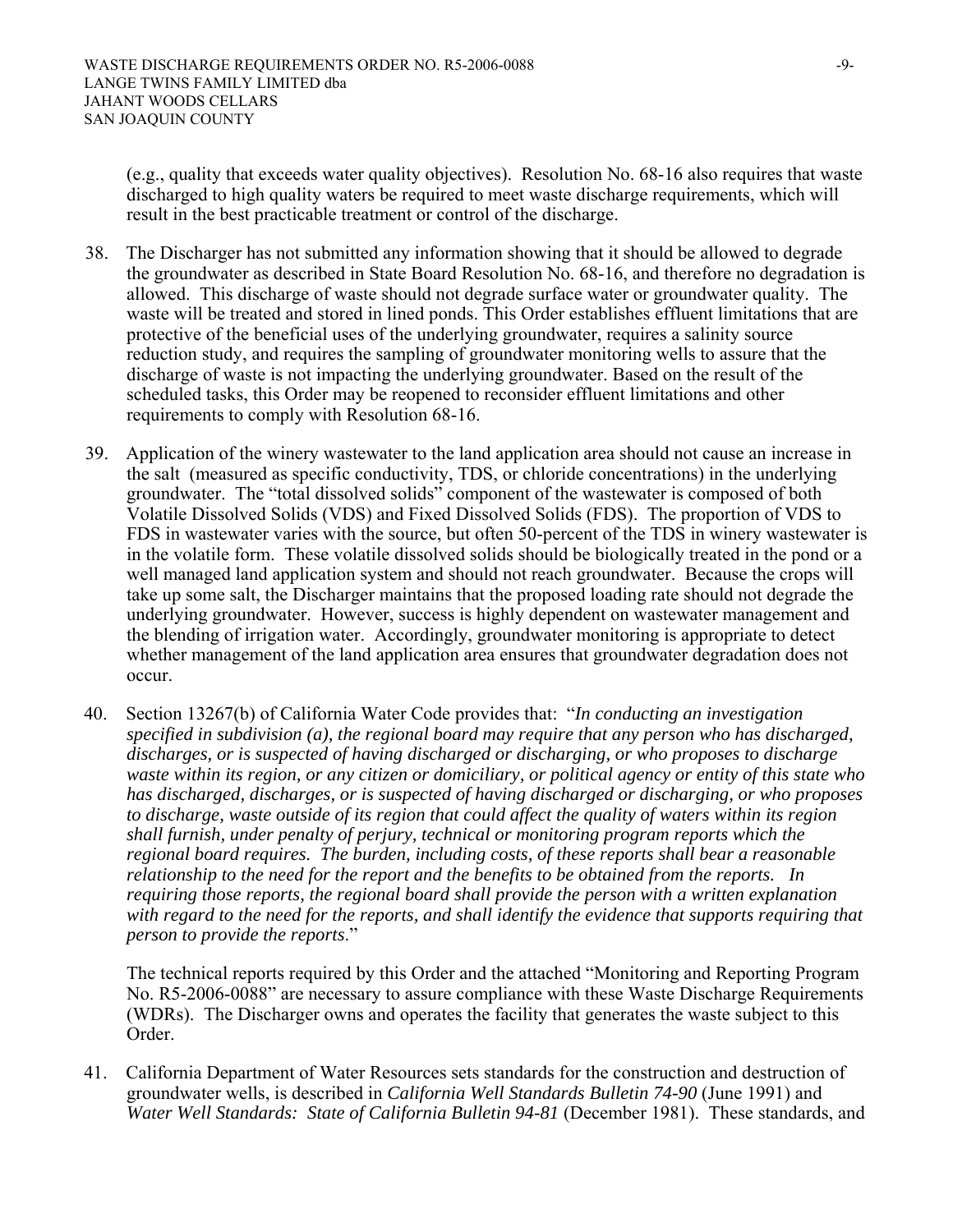any more stringent standards adopted by the state or county pursuant to CWC section 13801, apply to all monitoring wells.

- 42. State regulations that prescribe procedures for detecting and characterizing the impact of waste constituents from waste management units on groundwater are found in Title 27. While the wastewater treatment facility is exempt from Title 27, the data analysis methods of Title 27 may be appropriate for determining whether the discharge complies with the terms for protection of groundwater specified in this Order.
- 43. Federal regulations for storm water discharges were promulgated by the U.S. Environmental Protection Agency on 16 November 1990 (40 CFR Parts 122, 123, and 124). The State Board adopted Order No. 97-03-DWQ (General Permit No. CAS000001) specifying waste discharge requirements for discharges of storm water associated with industrial activities, and requiring submittal of a Notice of Intent by all affected industrial dischargers. The Discharger submitted a Notice of Non Applicability on 26 May 2006 for coverage under General Permit No. CAS000001.
- 44. On 11 August 2005, in accordance with the California Environmental Quality Act (Title 14, CCR, section 15261 et seq.), the San Joaquin County Planning Commission approved a Negative Declaration for the Lange Twins Winery Use Permit. Mitigation measures related to water quality are described below. Compliance with this Order's Prohibitions, Effluent Limitations, and Groundwater Limitations should mitigate the discharge and protect water quality. The following mitigation measures were identified in the CEQA document:

| Issue Identification   | <b>Environmental Issue</b>                                                                                                                                                                                                                                                                                                                                                         | <b>Mitigation Requirements</b>                                                                    |
|------------------------|------------------------------------------------------------------------------------------------------------------------------------------------------------------------------------------------------------------------------------------------------------------------------------------------------------------------------------------------------------------------------------|---------------------------------------------------------------------------------------------------|
| Item 1.a<br>Flood Zone | Flood Zone. Maps show that the 100-year<br>flood zone area on this parcel is along Jahant<br>Slough. The proposed winery will be located<br>away from this area, and thus, any impact<br>due to flooding would be less than<br>significant.                                                                                                                                        | The Discharge Specifications<br>require no wastewater<br>application when soil is<br>saturated.   |
| Item 1. c&d            | The proposed project site is located outside.<br>of the open space buffer zone for riparian<br>habitat and waterway protection of Jahant<br>Slough. Any increase in stormwater<br>drainage will be maintained on-site.<br>Therefore, any impacts due to increases in<br>surface drainage affecting erosion or<br>sedimentation of Jahant Slough would be<br>less than significant. | The Discharge Prohibitions<br>prohibit any discharge of<br>wastewater to surface water<br>bodies. |

- 45. The discharge of wastewater is exempt from the requirements of Title 27. The exemption, pursuant to Section 20090(b), is based on the following:
	- a. The Regional Board is issuing waste discharge requirements,
	- b. The discharge complies with the Basin Plan, and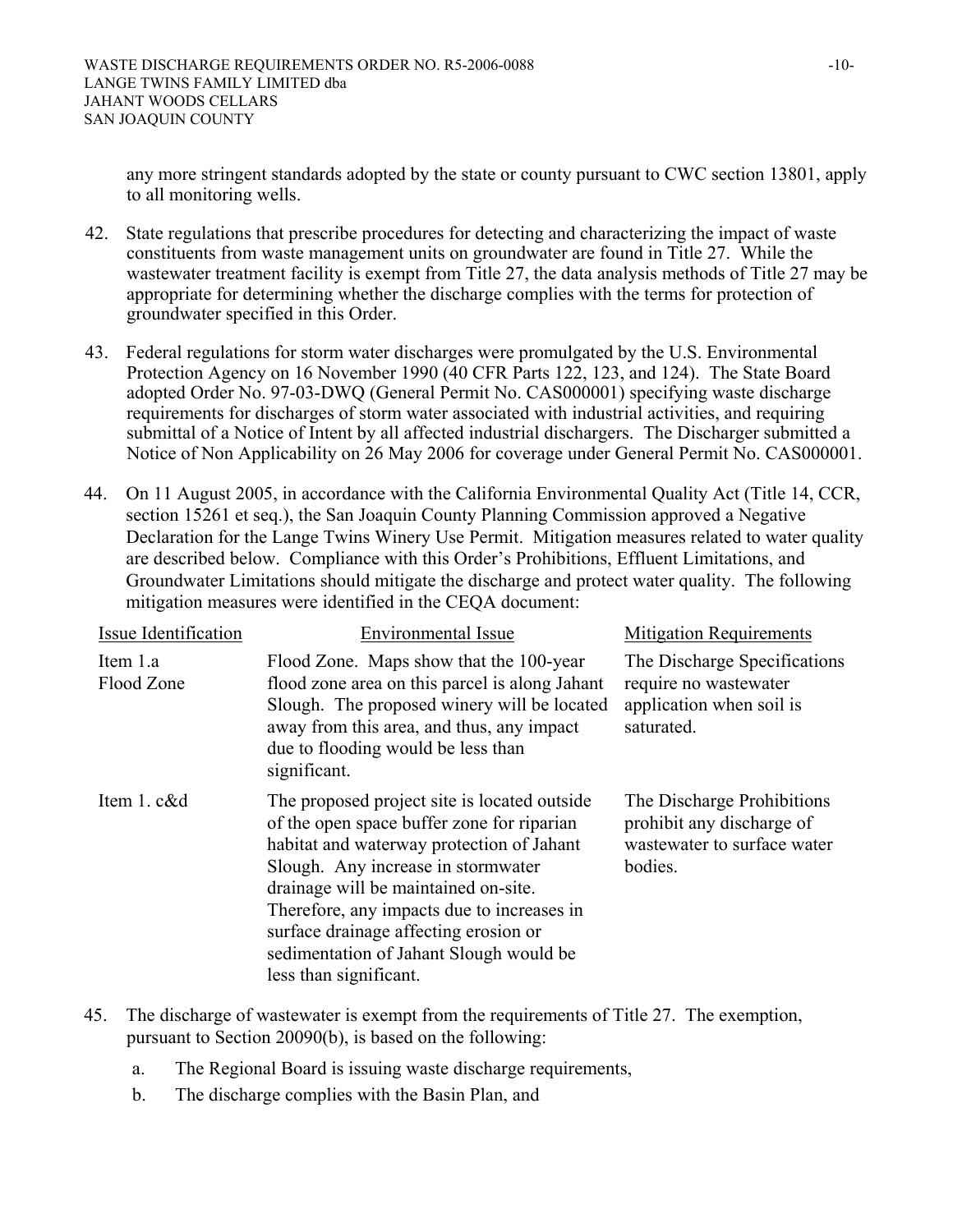- c. The wastewater does not need to be managed according to Title 22 CCR, Division 4.5, and Chapter 11, as a hazardous waste.
- 46. Pursuant to California Water Code Section 13263(g), discharge is a privilege, not a right, and adoption of this Order does not create a vested right to continue the discharge.

# **PUBLIC NOTICE**

- 47. All the above and the supplemental information and details in the attached Information Sheet, incorporated by reference herein, were considered in establishing the following conditions of discharge.
- 48. The Discharger and interested agencies and persons were notified of the intent to prescribe WDRs for this discharge and provided an opportunity for a public hearing and an opportunity to submit their written views and recommendations.
- 49. In a public meeting, all comments pertaining to the discharge were heard and considered.

**IT IS HEREBY ORDERED** that pursuant to Sections 13263 and 13267 of the California Water Code, Lange Twins Family Limited doing business as Jahant Woods Cellars, their agents, successors, and assigns, in order to meet the provisions contained in Division 7 of the California Water Code and regulations adopted there under, shall comply with the following:

*[Note: Other prohibitions, conditions, definitions, and some methods of determining compliance are contained in the attached "Standard Provisions and Reporting Requirements for Waste Discharge Requirements" dated 1 March 1991.]* 

## **A. Discharge Prohibitions:**

- 1. Discharge of wastes to surface waters or surface water drainage courses is prohibited.
- 2. Operation of a distillery at the facility is prohibited.
- 3. Bypass or overflow of untreated or partially treated waste is prohibited.
- 4. Discharge of waste classified as 'hazardous,' defined in Section 20164 of Title 27, CCR, or 'designated,' as defined in Section 13173 of the California Water Code, is prohibited.
- 5. The discharge of winery wastewater to the domestic wastewater system is prohibited.
- 6. The discharge of domestic waste to the process wastewater treatment system is prohibited.
- 7. Discharge of wastewater to other than the land application areas shown on Attachment C is prohibited.

#### **B. Discharge Specifications:**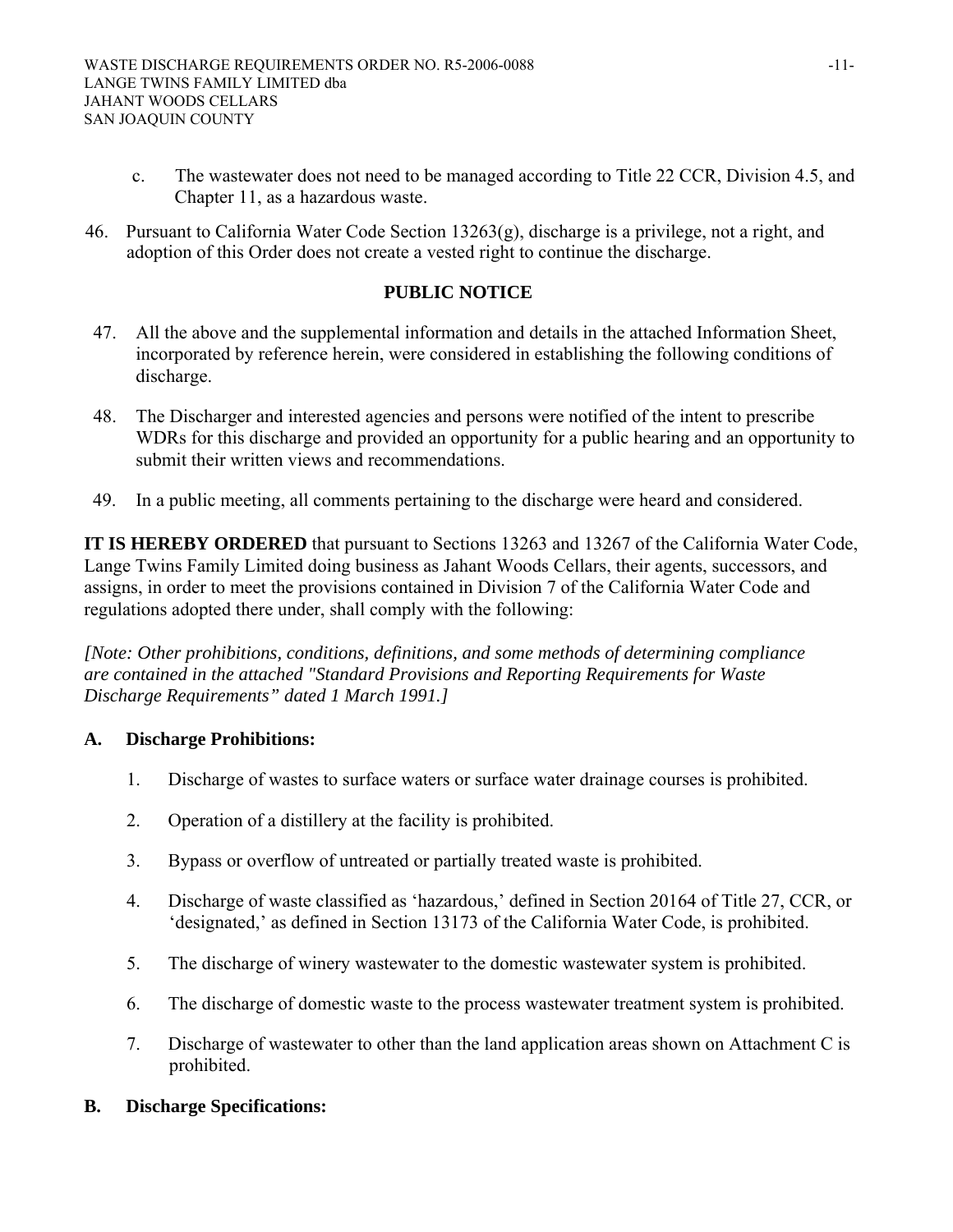- 1. The wastewater discharge shall not exceed 50,000 gallons per day (gpd) as a monthly average, except during crush season (September through November) when the limit shall be 60,000 gpd as a monthly average. The annual volume of wastewater discharged shall not exceed 12,500,000 gallons.
- 2. Neither the treatment nor the discharge shall cause a condition of nuisance or pollution as defined by the CWC, §13050.
- 3. The discharge shall not cause the degradation of any water supply.
- 4. No waste constituent shall be released or discharged, or placed where it will be released or discharged, in a concentration or in a mass that causes violation of the Groundwater Limitations.
- 5. Objectionable odors originating at this facility shall not be perceivable beyond the limits of the property owned by the Discharger.
- 6. As a means of discerning compliance with Discharge Specification No. 5, the dissolved oxygen content in the upper zone (one foot) of any wastewater treatment or storage pond shall not be less than 1.0 mg/L.
- 7. The Discharger shall operate all systems and equipment to maximize treatment of wastewater and optimize the quality of the discharge.
- 8. As described in Discharge Prohibition A.3, no wastewater shall be discharged with partial treatment. All winery wastewater must be treated in the wastewater pond prior to discharge to the cropland.
- 9. No wastewater treatment or storage pond shall have a pH of less than 6.5 or greater than 10.0.
- 10. All ponds shall be managed to prevent the breeding of mosquitoes. In particular,
	- a. An erosion control program should assure that small coves and irregularities are not created around the perimeter of the waste surface.
	- b. Weeds shall be minimized through control of water depth, harvesting, and/or herbicides.
	- c. Dead algae, vegetation, and debris shall not accumulate on the water surface.
- 11. No physical connection shall exist between wastewater piping and any domestic water supply or other domestic/industrial supply well without an air gap or approved reduced pressure device.
- 12. The wastewater treatment and land application system shall be designed, constructed, operated, and maintained to prevent inundation or washout due to floods with a 100-year return frequency.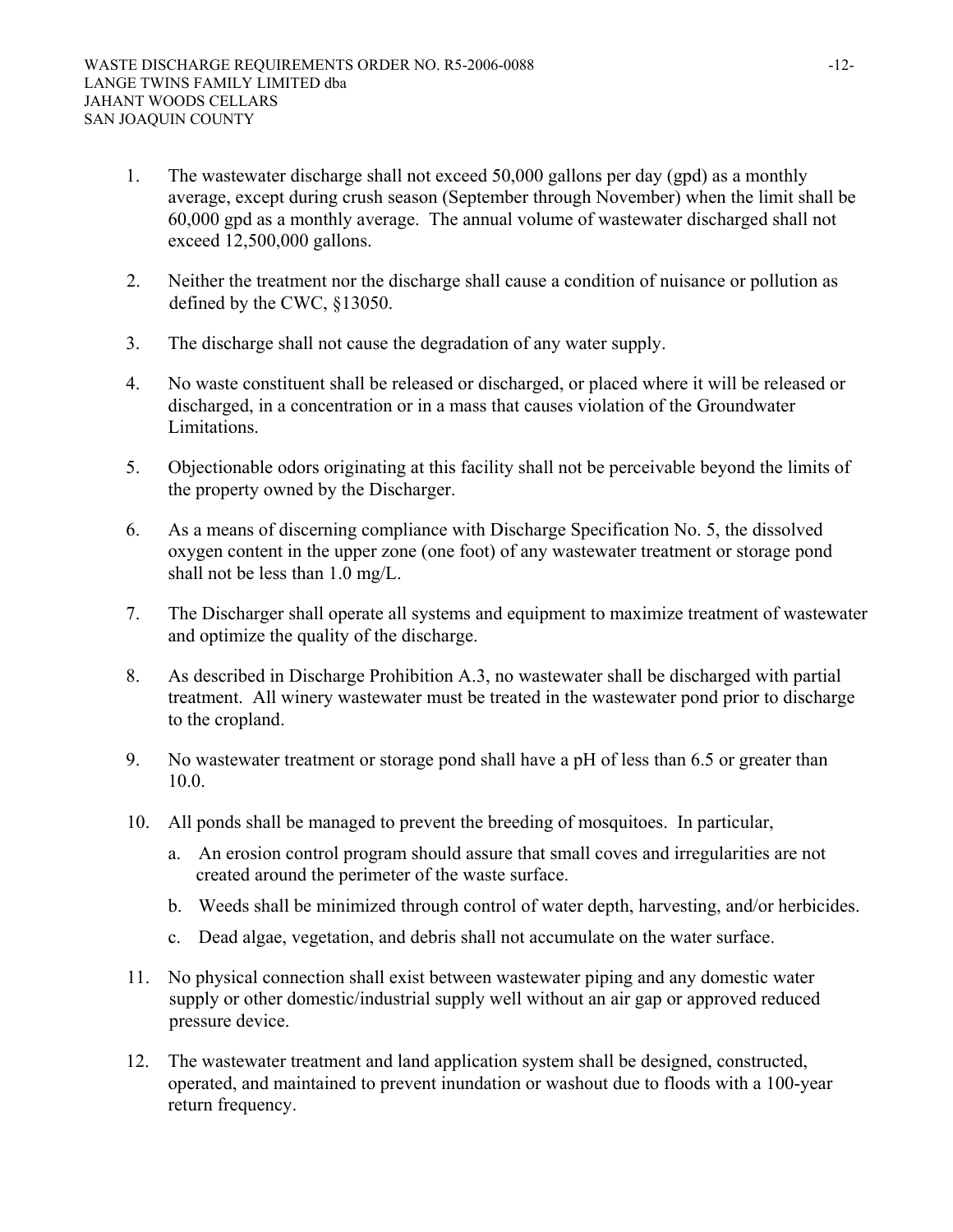- 13. The freeboard in all treatment and storage ponds shall never be less than two feet, as measured vertically from the water surface to the lowest point of overflow.
- 14. The wastewater treatment, storage, and land application system shall have sufficient capacity to accommodate wastewater flow and seasonal precipitation. Design seasonal precipitation shall be based on total annual precipitation using a return period of 100 years, distributed monthly in accordance with historical rainfall patterns.
- 15. On or about **15 October** each year, available pond storage capacity shall at least equal the volume necessary to comply with Discharge Specifications No. 13 and No. 14.

## **C. Effluent Limitations:**

1. Wastewater discharged from the storage pond to the Land Application Area shall not exceed the following monthly average effluent limits, or such concentrations as the Discharger determines necessary to ensure compliance with the Groundwater Limitations:

| Constituent                   | Units | Concentration |
|-------------------------------|-------|---------------|
| BOD                           | mg/L  | 200           |
| <b>Total Dissolved Solids</b> | mg/L  | 1,000         |
| Total Nitrogen                | mg/L  | 15            |

2. Wastewater discharged to the land application area shall not have a pH of less than 6.5 or greater than 10.0.

# **D. Land Application Area Requirements:**

- 1. The discharge shall be distributed uniformly on adequate acreage in compliance with the Discharge Specifications and Effluent Limitations.
- 2. Wastewater shall not be applied to the land application area 24 hours before a predicted precipitation event, during precipitation, or within 24 hours after any precipitation event, nor shall it be applied when ground is saturated.
- 3. Crops shall be grown on the land application areas. Crops shall be selected based on nutrient uptake capacity, tolerance to high soil moisture conditions, and consumptive use of water and irrigation requirements. Cropping activities shall be sufficient to take up all the nitrogen applied.
- 4. Discharge of process wastewater, including runoff, spray or droplets from the irrigation system, shall not occur outside the boundaries of the land application area. The RWD described wastewater application using flood irrigation in the 28-acre land application area and drip application in the 40 and 64-acre land application areas. Other methods of wastewater application (spray, flood, or drip) are acceptable if the discharge complies with all requirements of this Order.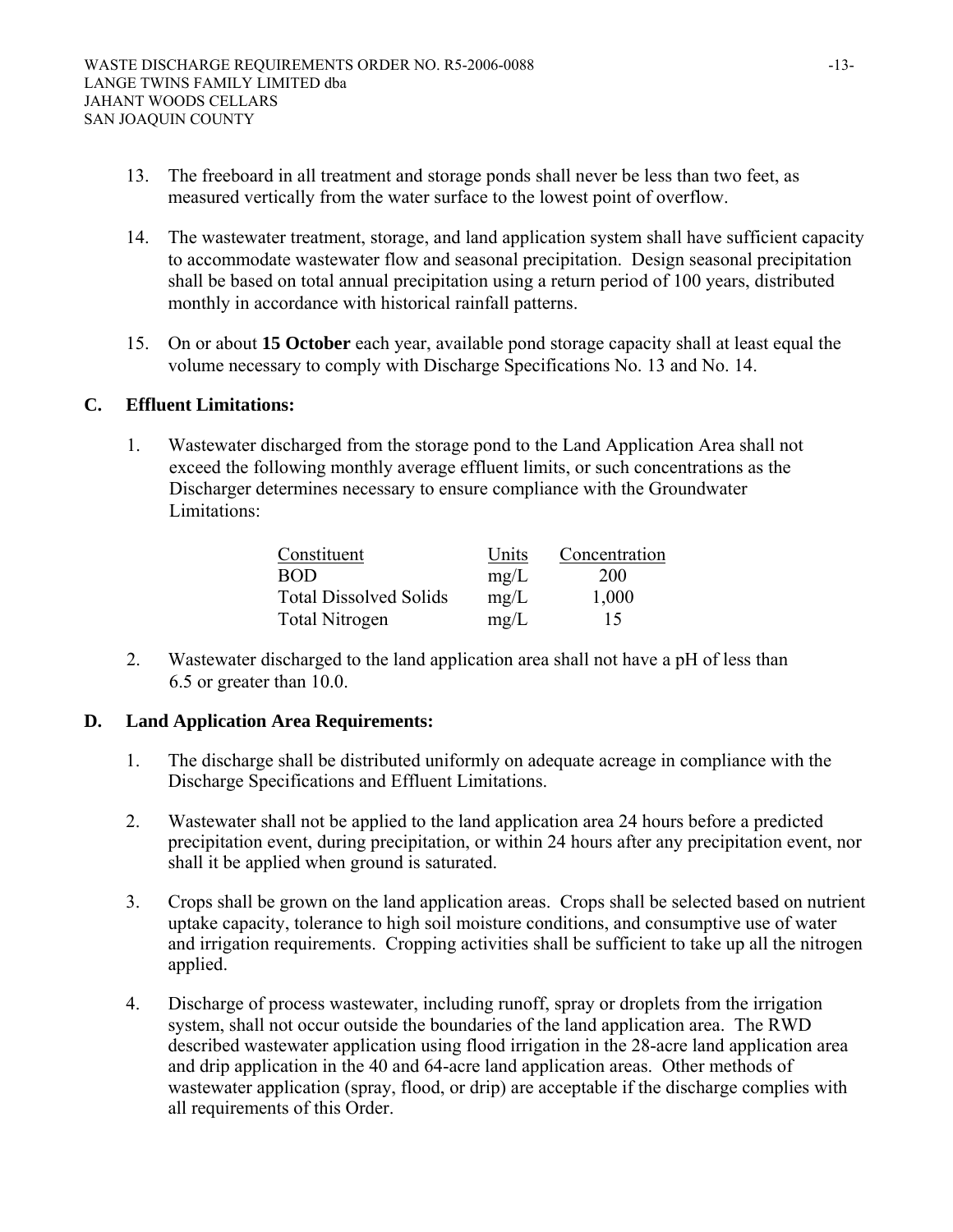- 5. Livestock shall not be allowed to graze on the land application areas.
- 6. Hydraulic loading of process wastewater and irrigation water shall be at reasonable agronomic rates designed to maximize uptake and breakdown of waste constituents in the root zone and minimize the percolation of waste constituents below the root zone (i.e., deep percolation).
- 7. Wastewater conveyance lines shall be clearly marked as such. Process wastewater controllers, valves, etc. shall be affixed with reclaimed water warning signs, and these and quick couplers and sprinkler heads shall be of a type, or secured in such a manner, that permits operation by authorized personnel only.
- 8. Irrigation systems shall be labeled as containing reclaimed wastewater. If wastewater and irrigation water utilize the same pipeline, then backflow prevention devices shall be installed to protect the potable water supply.
- 9. Application of wastewater to the land application area using sprinkler irrigation is prohibited when wind velocities exceed 30 mph.
- 10. Public contact with wastewater shall be precluded through such means as fences, signs, and irrigation management practices. Signs with proper wording of sufficient size shall be placed at areas of access and around the perimeter of the land application areas to alert the public of the use of wastewater.
- 11. The land application areas shall be managed to prevent breeding of mosquitoes. In particular:
	- a. All irrigation water must infiltrate completely within 24 hours;
	- b. Ditches not serving as wildlife habitat should be maintained free of emergent, marginal, and floating vegetation, and;
	- c. Low pressure pipelines, unpressurized pipelines, and ditches accessible to mosquitoes shall not be used to store wastewater.
- 12. A 50-foot buffer zone shall be maintained between any watercourse and the wetted area produced during irrigation used for process wastewater application.
- 13. A 50-foot buffer zone shall be maintained between any domestic or irrigation well and the wetted area produced during process wastewater application.
- 14. Discharges to land application areas shall be managed to minimize both erosion and runoff from the irrigated area.
- 15. A two-feet high berm shall be maintained around the perimeter of the 28-acre land application area to prevent wastewater/stormwater runoff from the land application area.
- 16. The resulting effect of the wastewater discharge on the soil pH shall not exceed the buffering capacity of the soil profile and shall not cause significant mobilization of soil constituents such as iron and manganese.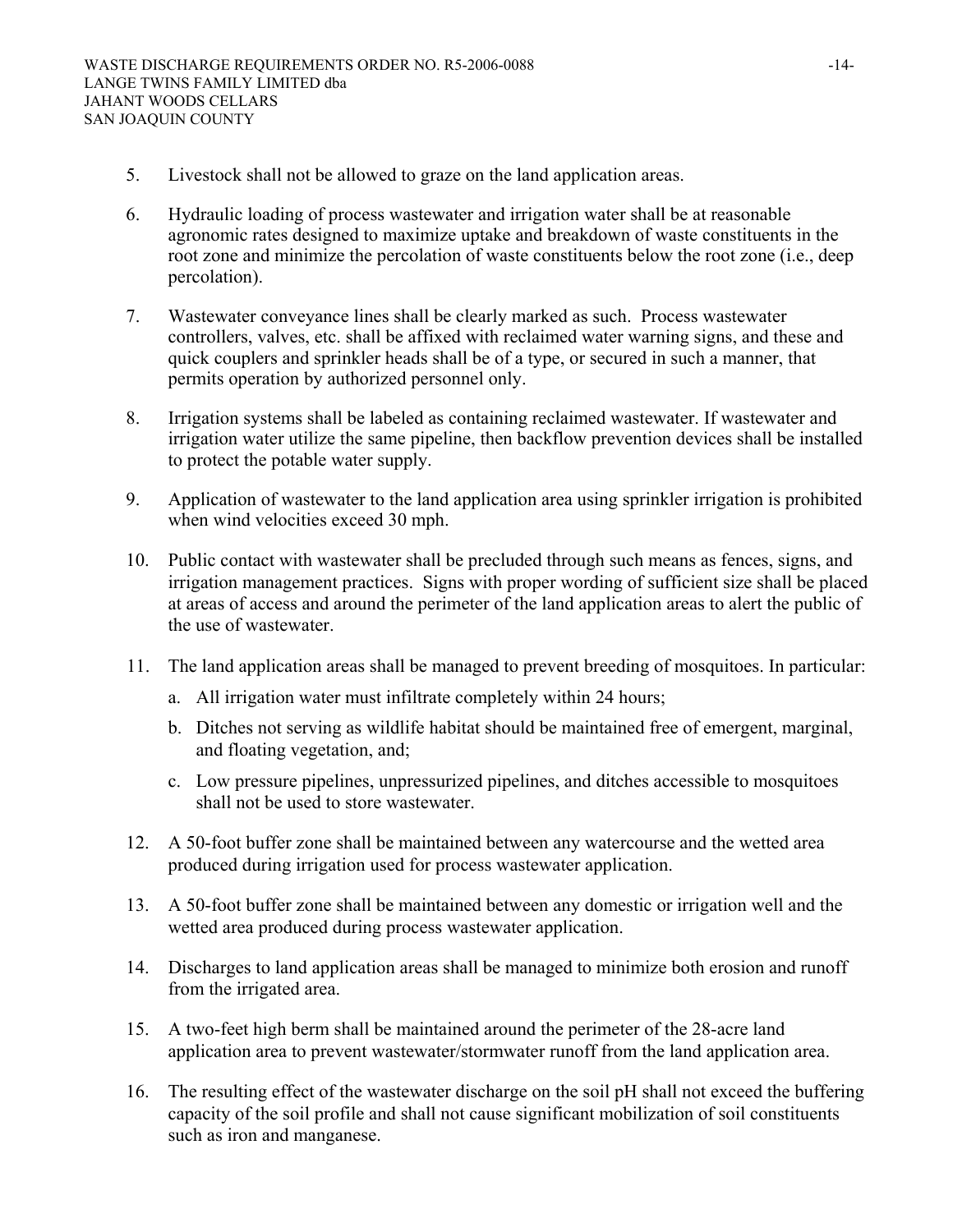- 17. Application of wastewater to the land application areas via flood irrigation shall only occur on furrows graded so as to achieve uniform distribution, minimize ponding and provide for tailwater control. Furrow runs shall be no longer and slopes shall be no greater than what permits reasonably uniform infiltration and maximum practical irrigation efficiency. The minimum furrow slope shall not be less than 0.2 percent.
- 18. Wastewater application areas shall be allowed to dry for at least 72 hours from the end of wastewater application.
- 19. There shall be no standing water in the land application areas 24 hours after wastewater is applied, except during periods of heavy rains sustained over two or more consecutive days.

# **E. Solids/Sludge Disposal Requirements:**

- 1. Collected screenings, sludge, and other solids removed from winery wastewater shall be disposed of in a manner that is consistent with Title 27, Division 2, Subdivision 1 of the CCR and approved by the Executive Officer.
- 2. Winery sludge and other solids shall be removed from the process equipment, sumps, etc. as needed to ensure optimal operation and adequate hydraulic capacity. Winery solids drying operations, if any, shall be designed and operated to prevent leachate generation.
- 3. Storage and disposal of domestic wastewater sludge (septage) shall comply with existing Federal, State, and local laws and regulations, including permitting requirements and technical standards.
- 4. Sludge and other solids shall be removed from septic tanks as needed to ensure optimal operation and adequate hydraulic capacity. A duly authorized carrier shall haul sludge, septage, and domestic wastewater.
- 5. Any proposed change in solids use or disposal practice from a previously approved practice shall be reported to the Executive Officer at least 90 days in advance of the change.

## **F. Groundwater Limitations:**

The discharge, in combination with other sources, shall not cause underlying groundwater to contain waste constituents in concentrations greater than background water quality.

## **G. Provisions:**

- 1. All of the following reports shall be submitted pursuant to §13267 of the CWC.
	- a. At least **30 days prior** to WWTF start-up, the Discharger shall submit an *As-Built Report* certifying WWTF construction. The as-built report shall address the treatment system, pumping stations, collection system, reclaimed water piping, treatment and storage ponds, land application areas, and construction quality assurance testing to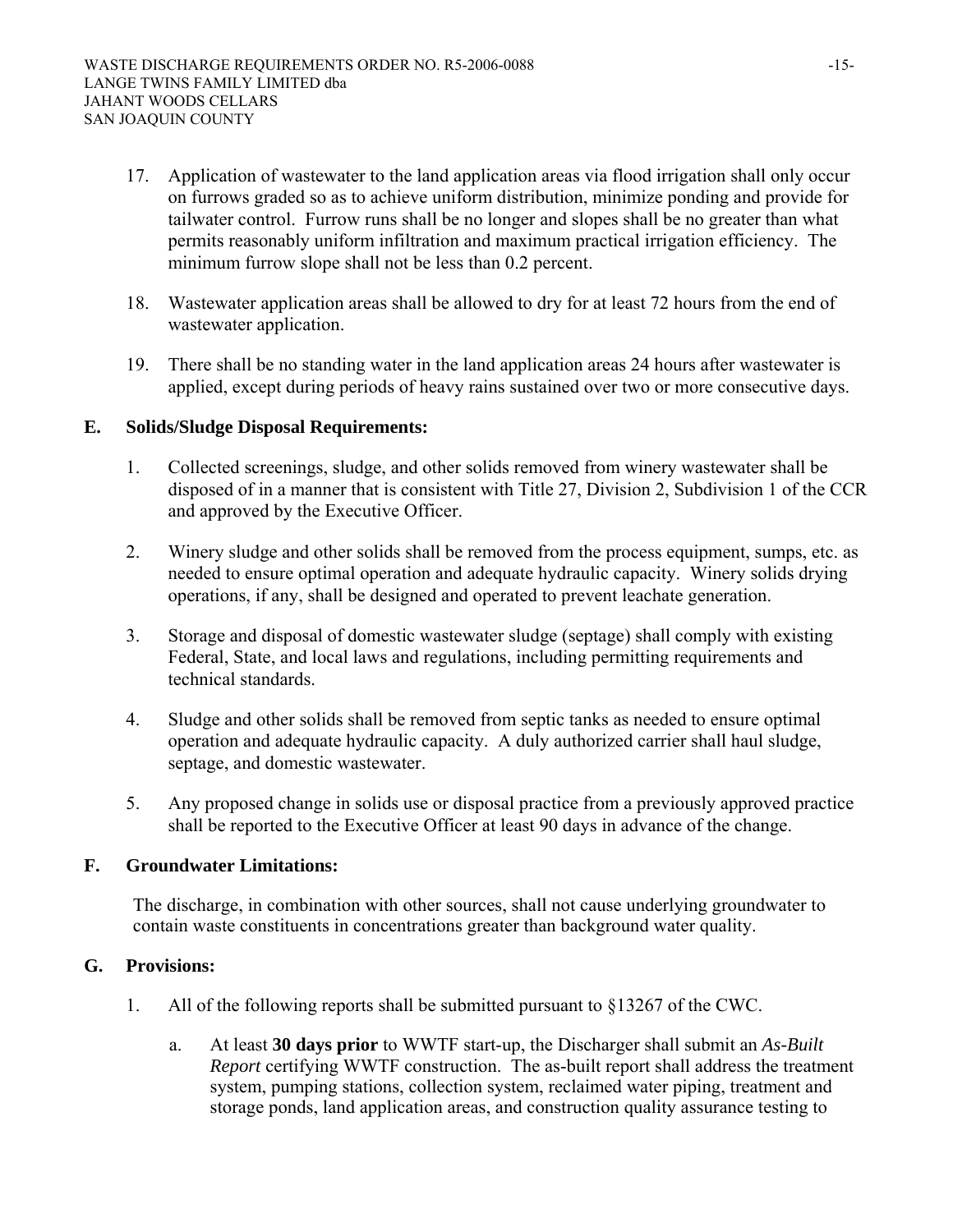ensure pond liner integrity. The report shall identify and discuss any significant deviation from the system design as presented in the RWD.

- b. By **1 December 2006***,* the Discharger shall submit and implement an *Operation and Management Plan (O&M Plan)* that addresses operation of the wastewater treatment and land application facility. At a minimum, the *O&M Plan* will describe (a) the daily operation and maintenance of the treatment system, (b) the practices used to treat the wastewater within limits specified in this Order, (c) define the land application area, and procedures used for the application of wastewater to these areas to prevent excessive BOD, nitrogen, and dissolved solids application loading rates, (d) the locations of flow and effluent sampling points, (e) quality control sampling procedures necessary to obtain representative samples, (f) maintenance of the land application areas, and (g) the locations of the solid waste disposal areas, methods of disposal, and the daily practices associated with the disposal of the solid waste. A copy of the *O&M Plan* shall be kept at the facility for reference by operating personnel and they shall be familiar with its contents.
- c. By **7 December 2007**, the Discharger shall submit and implement a workplan for a *Salinity Reduction Study*. The study shall look at all aspects of winery waste and shall investigate methods to reduce the concentration of dissolved solids in the wastewater. At a minimum, the salinity reduction report shall include a discussion of the winemaking chemicals, cleaning and sterilization procedures, vineyard practices, and salinity monitoring.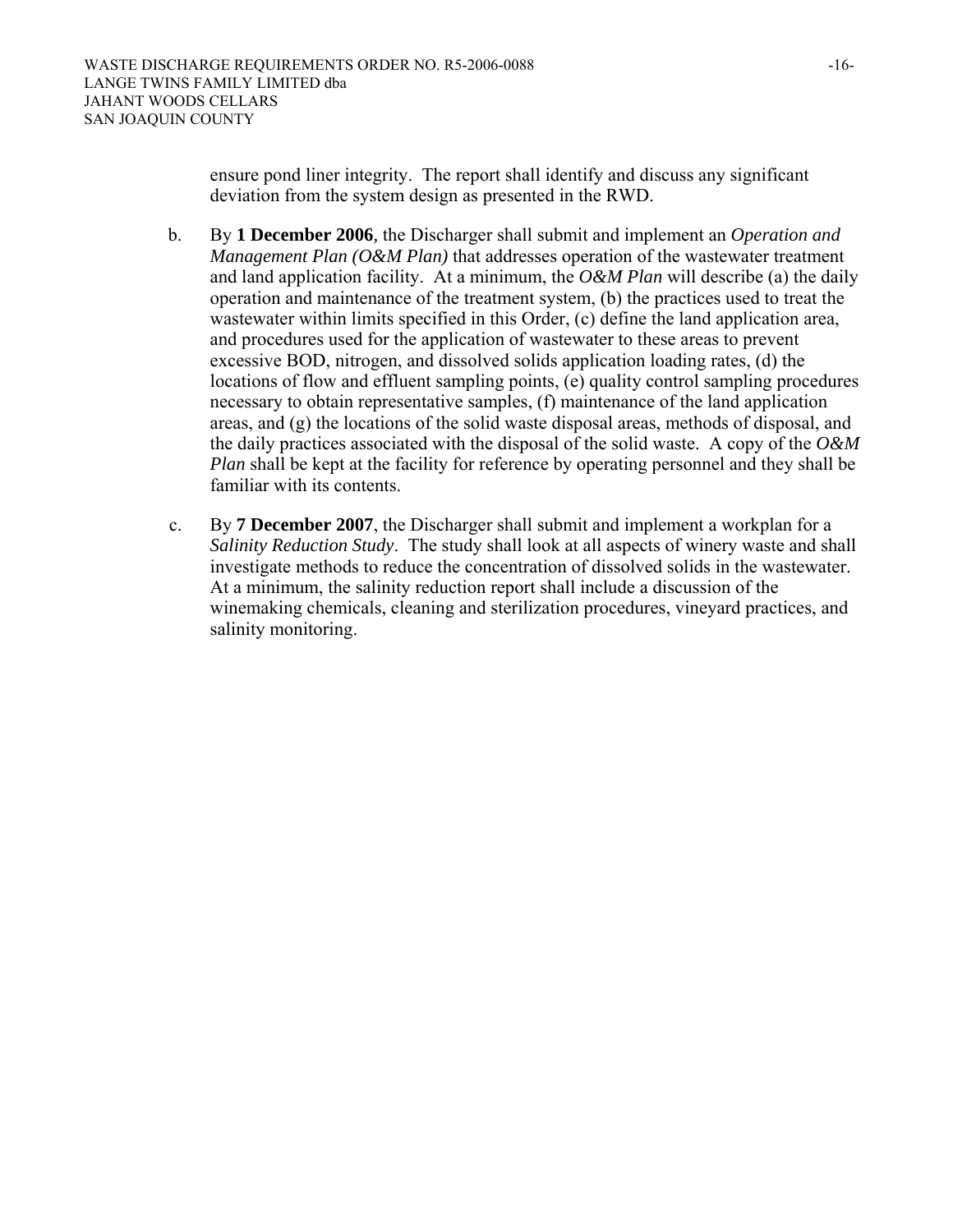d. By **7 December 2008**, the Discharger shall submit a *Background Groundwater Quality Study Report*. For each groundwater monitoring parameter/constituent identified in the MRP, the report shall present a summary of monitoring data, calculation of the concentration in background monitoring wells, and a comparison of background groundwater quality to that in wells used to monitor the pond and land application areas. Determination of background quality shall be made using the methods described in Title 27, Section 20415(e)(10), or equivalent, and shall be based on data from at least eight consecutive quarterly (or more frequent) groundwater monitoring events. For each monitoring parameter/constituent, the report shall compare measured concentrations for compliance monitoring wells with the calculated background concentration. The report shall be prepared by or under the direction of an engineer or geologist registered to practice in California pursuant to California Business and Professions Code §6735, 7835, and 7835.1.

If the *Background Groundwater Quality Study Report* shows that the wastewater discharge has impacted, or is likely to impact groundwater quality, then upon request by the Executive Officer the Discharger shall submit *Groundwater Mitigation Plan* which shall evaluate contaminant control alternatives, describe a preferred alternative, and proposed a timeline to meet the Groundwater Limitations of this Order. The selected contaminant control alternative must comply with State Water Resources Control Board Resolution No. 68-16 and be consistent with the most recent Basin Plan.

- 2. The Discharger shall comply with the Monitoring and Reporting Program No. R5-2006- 0088, which is part of this Order, and any revisions thereto as ordered by the Executive Officer.
- 3. The Discharger shall comply with the "Standard Provisions and Reporting Requirements for Waste Discharge Requirements", dated 1 March 1991, which are attached hereto and by reference a part of this Order. This attachment and its individual paragraphs are commonly referenced as "Standard Provision(s)."
- 4. In the event of any change in control or ownership of the facility or wastewater disposal areas, the Discharger must notify the succeeding owner or operator of the existence of this Order by letter, a copy of which shall be immediately forwarded to this office. To assume operation as Discharger under this Order, the succeeding owner or operator must apply in writing to the Executive Officer requesting transfer of the Order. The request must contain the requesting entity's full legal name, the state of incorporation if a corporation, the name and address and telephone number of the persons responsible for contact with the Regional Board, and a statement. The statement shall comply with the signatory paragraph of Standard Provision B.3 and state that the new owner or operator assumes full responsibility for compliance with this Order. Failure to submit the request shall be considered a discharge without requirements, a violation of the California Water Code. Transfer shall be approved or disapproved by the Executive Officer.
- 5. The Discharger shall submit to the Regional Board on or before each compliance report due date the specified document, or if appropriate, a written report detailing compliance or noncompliance with the specific schedule date and task. If noncompliance is reported, then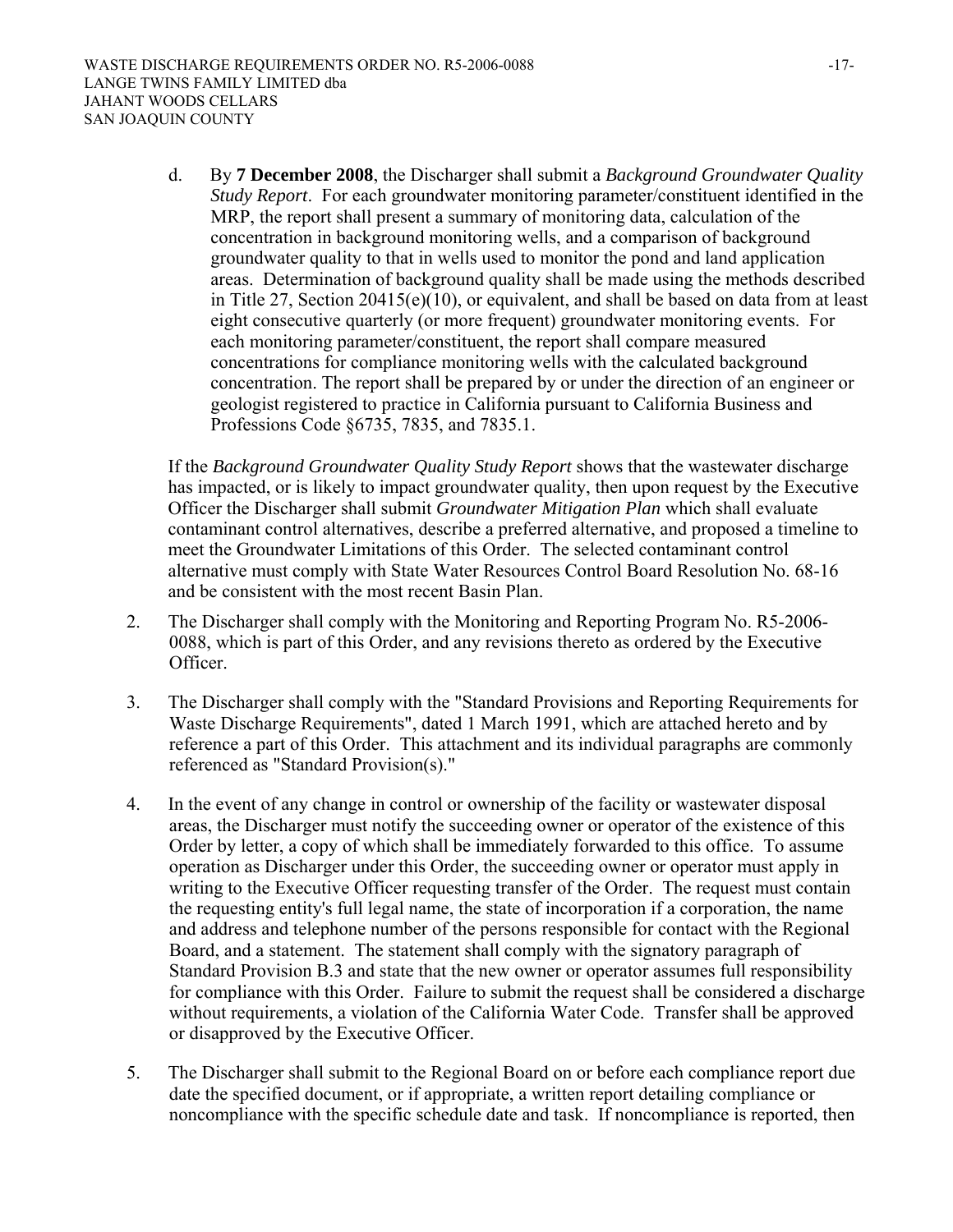the Discharger shall state the reasons for noncompliance and shall provide a schedule to come into compliance.

- 6. The Discharger shall report to the Regional Board any toxic chemical release data it reports to the State Emergency Response Commission within 15 days of reporting the data to the Commission pursuant to §313 of the "Emergency Planning and Community Right to Know Act of 1986."
- 7. If the Discharger can demonstrate to the satisfaction of the Executive Officer that higher nitrogen loadings than those specified in this Order will not cause or contribute to cause waste constituents to leach into and degrade underlying groundwater, or cause any other violation of the terms and conditions of this Order, then this Order may be reopened for consideration of revision of nitrogen loading limits. The demonstration shall include the submittal of a technical report that describes, at a minimum, the results of a field demonstration project conducted on similar soil types as those in the land application area(s) and using similar wastewater as that described in the Findings.
- 8. If the Discharger can demonstrate to the satisfaction of the Executive Officer that higher BOD loadings than those specified in this Order will not cause or contribute to cause waste constituents to leach into and degrade underlying groundwater, or cause any other violation of the terms and conditions of this Order, then this Order may be reopened for consideration of revision of BOD loading limits. The demonstration shall include the submittal of a technical report that describes, at a minimum, the results of a field demonstration project conducted on similar soil types as those in the land application area(s) and using similar wastewater as that described in the Findings.
- 9. The Discharger shall report promptly to the Board any material change or proposed change in the character, location, or volume of the discharge.
- 10. The Discharger must comply with all conditions of this Order, including timely submittal of technical and monitoring reports as directed by this Order and by the Executive Officer pursuant to Section 13267 of the California Water Code. Violations may result in enforcement action, including Regional Board or court orders requiring corrective action or imposing civil monetary liability, or in revision or recession of this Order.
- 11. A copy of this Order shall be kept at the discharge facility for reference by operating personnel. Key operating personnel shall be familiar with its contents.
- 12. The Regional Board will review this Order periodically and will revise requirements when necessary.

I, PAMELA C. CREEDON, Executive Officer, do hereby certify the foregoing is a full, true, and correct copy of an Order adopted by the California Regional Water Quality Control Board, Central Valley Region, on 4 August 2006.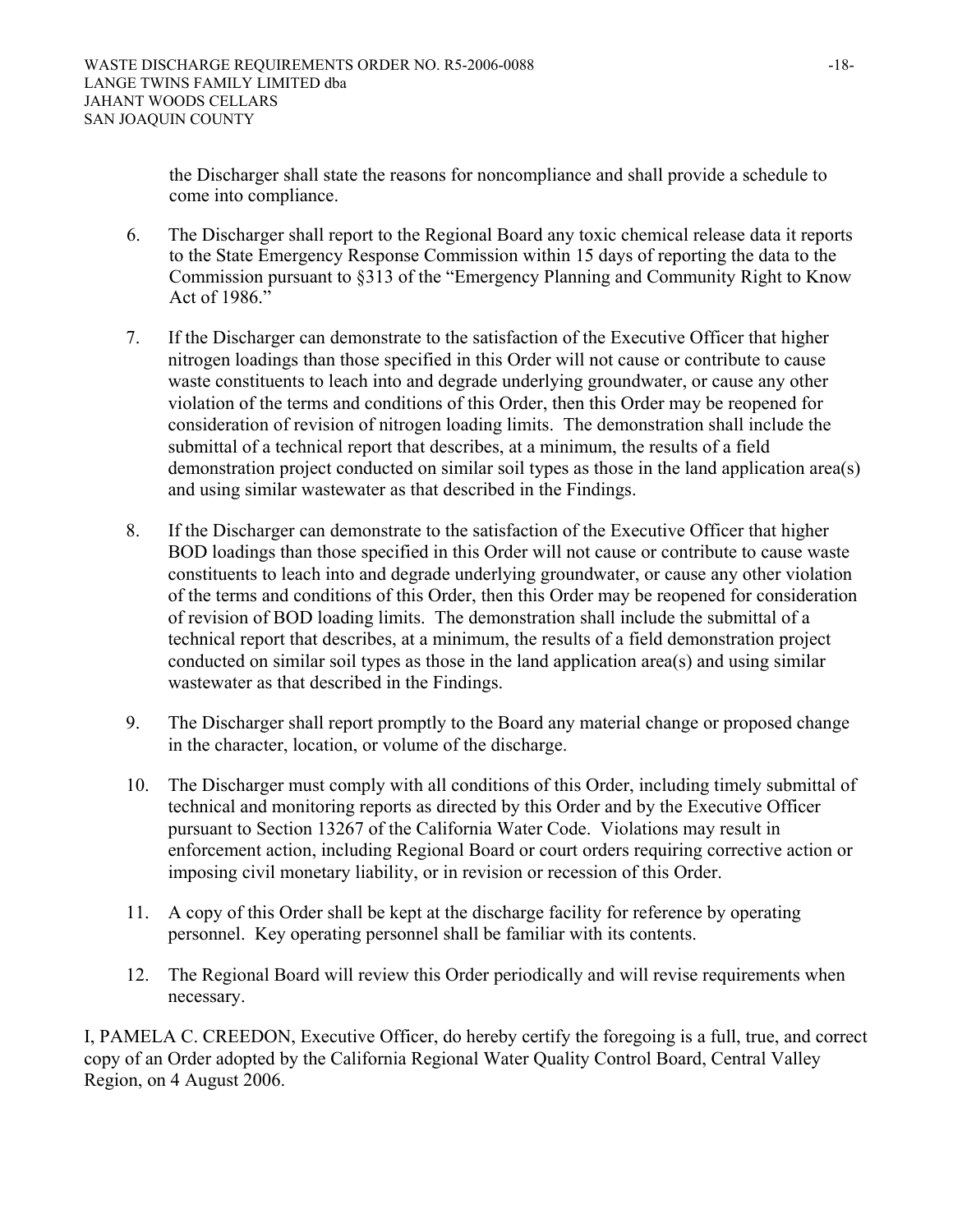PAMELA C. CREEDON, Executive Officer

TRO: 8/9/06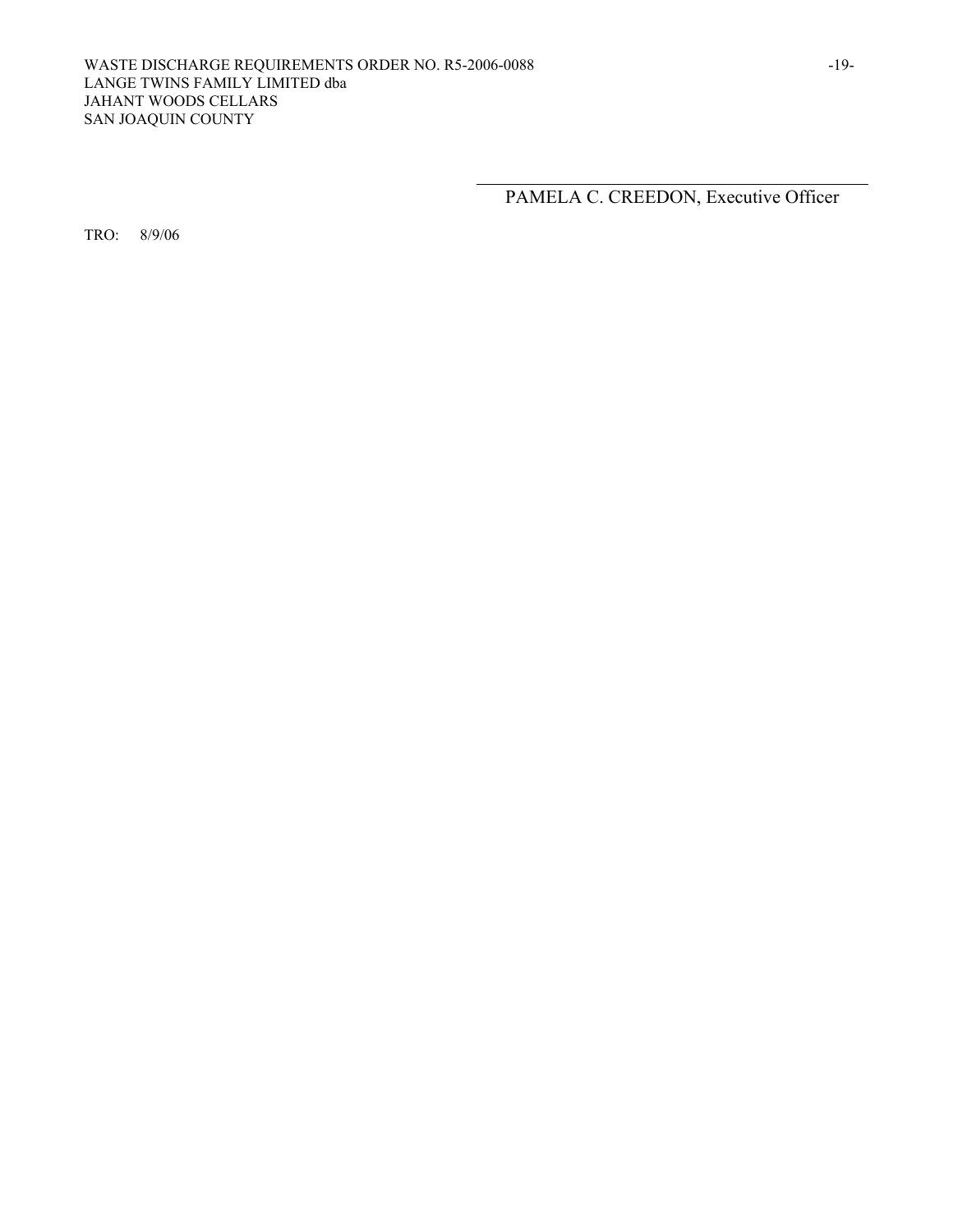# CALIFORNIA REGIONAL WATER QUALITY CONTROL BOARD CENTRAL VALLEY REGION

# MONITORING AND REPORTING PROGRAM NO. R5-2006-0088

# FOR LANGE TWINS FAMILY LIMITED dba JAHANT WOODS CELLARS SAN JOAQUIN COUNTY

This monitoring and reporting program (MRP) incorporates requirements for monitoring of the process wastewater, wastewater treatment ponds, wastewater storage pond, land application areas, solid waste, and groundwater. This MRP is issued pursuant to Water Code Section 13267. The Discharger shall not implement any changes to this MRP unless and until a revised MRP is issued by the Executive Officer.

All wastewater samples should be representative of the volume and nature of the discharge. The time, date, and location of each grab sample shall be recorded on the sample chain of custody form. Process wastewater flow monitoring shall be conducted continuously using a flow meter and shall be reported in cumulative gallons per day.

Field test instruments (such as pH and dissolved oxygen) may be used provided that:

- 1. The operator is trained in the proper use of the instrument;
- 2. The instruments are field calibrated prior to each use;
- 3. Instruments are serviced and/or calibrated by the manufacturer at the recommended frequency; and
- 4. Field calibration reports are submitted as described in the "Reporting" section of this MRP.

# **INFLUENT MONITORING**

Process wastewater samples shall be collected prior to entering the wastewater treatment pond. Influent monitoring for the process wastewater system shall include at least the following:

| Constituents                  | <u>Units</u> | Type of Sample | <b>Sampling Frequency</b> | <b>Reporting Frequency</b> |
|-------------------------------|--------------|----------------|---------------------------|----------------------------|
| Flow                          | gallons      | Continuous     | Daily <sup>1</sup>        | Monthly                    |
| BOD <sub>5</sub> <sup>2</sup> | mg/L         | Grab           | Monthly                   | Monthly                    |

1 Continuous monitoring requires daily meter reading or automated data collection.

2 Five-day, 20° Celsius Biochemical Oxygen Demand.

# **TREATMENT POND MONITORING**

Samples shall be collected from established sampling stations located in areas that will provide representative samples of the water in each of the wastewater treatment ponds. Freeboard shall be measured vertically from the surface of the pond water to the lowest elevation of the surrounding berm and shall be measured to the nearest 0.1 feet. Monitoring of the ponds shall include, at a minimum, the following: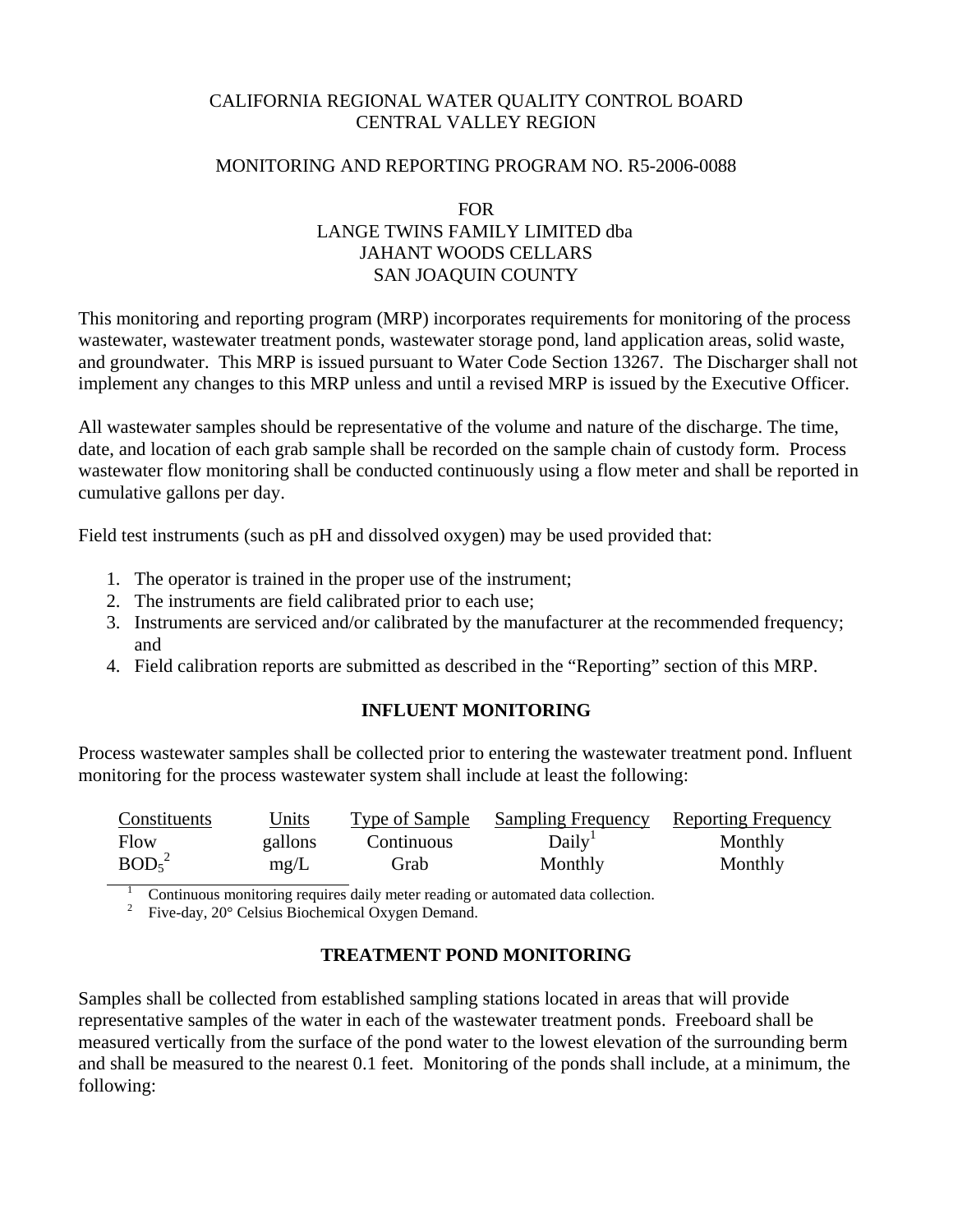#### MONITORING AND REPORTING PROGRAM NO. R5-2006-0088 -2- LANGE TWINS FAMILY LIMITED dba JAHANT WOODS CELLARS SAN JOAQUIN COUNTY

| Constituent                   | Units            | Type of Sample | Sampling<br><b>Frequency</b> | Reporting<br><b>Frequency</b> |
|-------------------------------|------------------|----------------|------------------------------|-------------------------------|
| Dissolved Oxygen <sup>1</sup> | mg/L             | Grab           | Weekly                       | Monthly                       |
| Freeboard                     | feet $(\pm 0.1)$ | Measurement    | Weekly                       | Monthly                       |
| pH                            | pH Units         | Grab           | Weekly                       | Monthly                       |
| Odors                         |                  | Observation    | Weekly                       | Monthly                       |

1 Samples shall be collected at a depth of one foot from each pond in use, opposite the inlet. Samples shall be collected between 0700 and 0900 hours.

#### **STORAGE POND MONITORING**

Samples shall be collected from an established sampling station located in an area that will provide representative samples of the water in the wastewater storage pond. Freeboard shall be measured vertically from the surface of the pond water to the lowest elevation of the surrounding berm and shall be measured to the nearest 0.1 feet. Monitoring of the ponds shall include, at a minimum, the following:

| Frequency<br>Monthly |
|----------------------|
|                      |
|                      |
| Monthly              |
| Monthly              |
| Monthly              |
| Monthly              |
| Monthly              |
| Monthly              |
| Monthly              |
| Monthly              |
| Monthly              |
|                      |

Samples shall be collected at a depth of one foot, opposite the inlet. Samples shall be collected between 0700 and 0900 hours.

#### **LEACHATE COLLECTION AND RECOVER SYSTEM MONITORING**

The Leachate Collection and Recovery System (LCRS) sump shall be inspected quarterly for leachate. Upon detection of leachate in a previously dry LCRS, the Discharger shall immediately collect a grab sample of the leachate and analyze the sample for the following. The LCRS shall be purged and the purge volume recorded. All purged leachate shall be returned to the storage pond. Until corrective action is implemented to repair the pond system, the LCRS shall be sampled and analyzed for the following:

| Parameter/Constituent                   | Units                    | Type of    | Sampling     | Reporting          |
|-----------------------------------------|--------------------------|------------|--------------|--------------------|
|                                         |                          | Sample     | Frequency    | Frequency          |
| Presence of Leachate in LCRS            | $\overline{\phantom{0}}$ |            | Quarterly    | Quarterly          |
| Volume of leachate removed <sup>1</sup> | Gallons/month            |            | Monthly      | Quarterly          |
| Top Liner Leakage Rate <sup>1,3</sup>   | Gal/Acre/Day             | Calculated | Monthly      | Quarterly          |
| Total Dissolved Solids <sup>1</sup>     | mg/L                     | Grab       | Semiannually | Semiannually $2^2$ |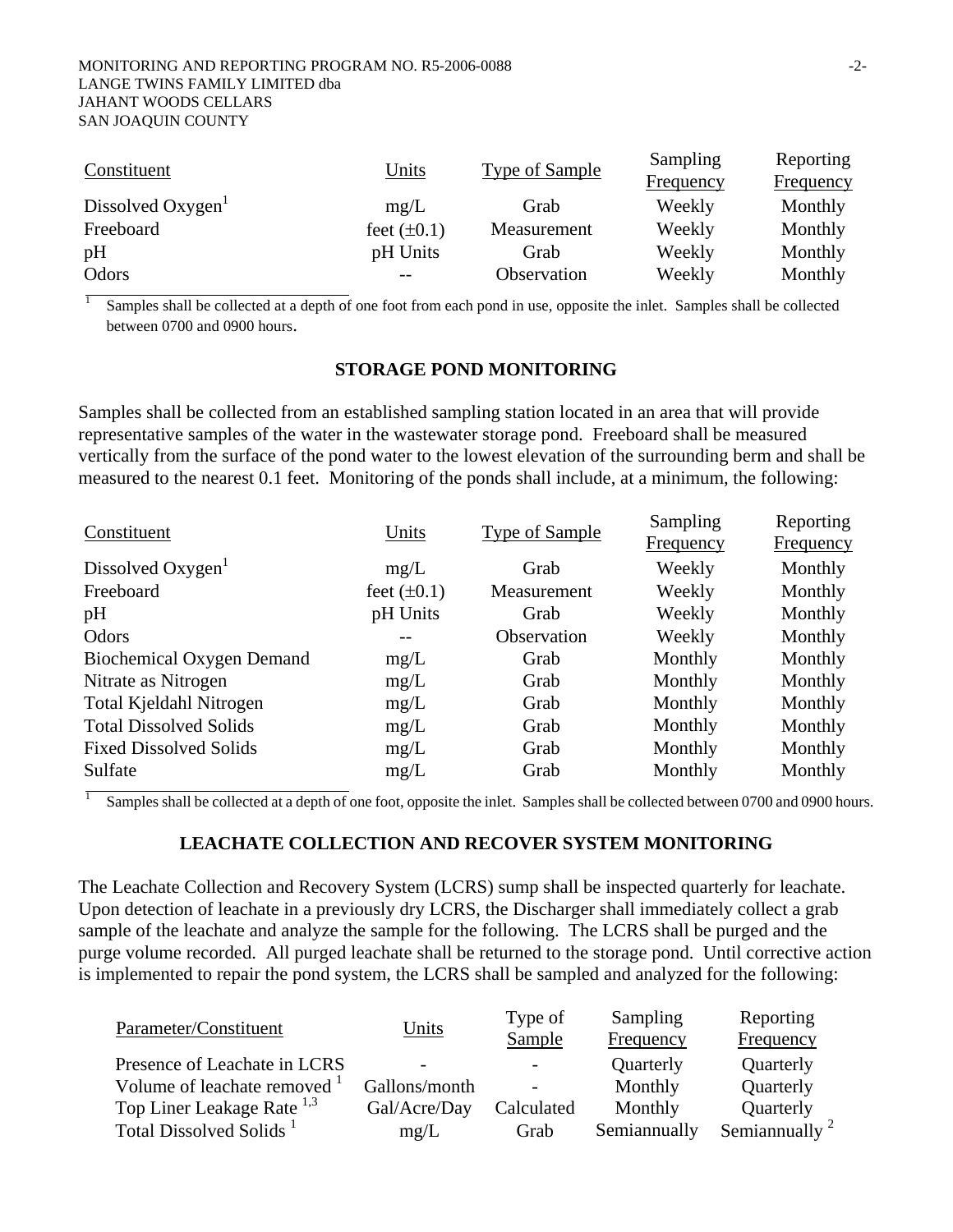# **LAND APPLICATION AREA MONITORING**

The Discharger shall monitor process wastewater discharged for irrigation to the land application area. Monitoring shall be conducted **daily during operation** and the results shall be included in the monthly monitoring report. Evidence of erosion, field saturation, runoff, or the presence of nuisance conditions shall be noted in the report. Loading rates for the land application areas shall be calculated. Monitoring of the land application areas shall include the following:

| Units                    | Type of Sample          | Sampling<br>Frequency | Reporting<br>Frequency |
|--------------------------|-------------------------|-----------------------|------------------------|
| Gallons                  | Continuous <sup>1</sup> | Daily                 | Monthly                |
| Gallons                  | Continuous <sup>1</sup> | Daily                 | Monthly                |
| Inches                   | Measurement             | Daily                 | Monthly                |
| Acres                    | Calculated              | Daily                 | Monthly                |
| gal/acre•day             | Calculated              | Daily                 | Monthly                |
| lbs/acre•month           | Calculated              | Daily                 | Monthly                |
| lbs/acre <sup>4</sup>    | Calculated              | Monthly               | Monthly                |
| $lbs/acre \cdot month^4$ | Calculated              | Monthly               | Monthly                |
|                          |                         |                       |                        |

1 Continuous monitoring requires daily meter reading or automated data collection and shall define the volume of wastewater discharged to the land application areas from the wastewater storage pond. 2

 Land Application Area(s) in use shall be identified by name or number and the acreage provided. If a portion of an area is used, then the acreage shall be estimated.<br> $3 \quad$ Total nitrogen analized from all sources including

Total nitrogen applied from all sources, including fertilizers and supplemental irrigation water if used.

Report monthly total and cumulative annual to date.

At least **once per week** when wastewater is being applied to the land application areas, the entire application area shall be inspected to identify any equipment malfunction or other circumstance that might allow irrigation runoff to leave the area and/or create ponding conditions that violate the Waste Discharge Requirements. A log of these inspections shall be kept at the facility and be submitted with the monthly monitoring reports. If wastewater was not applied to the land application area, then the monthly monitoring reports shall so state.

# **SOLIDS MONITORING**

The Discharger shall record and report monthly the quantity, disposal location, and method of disposal of solids disposed of during the processing season, as well as during the off-season, if applicable. If solid waste is shipped offsite, then an estimated amount and location of disposal shall be reported in the monthly report and the hauler identified.

# **GROUNDWATER MONITORING**

Reporting shall be completed with the First and Third Quarter Monitoring Reports.<br><sup>3</sup> Top Liner Laskage Rate is the (gallons of laschate removed) / (size of pond in acre

Top Liner Leakage Rate is the (gallons of leachate removed) / (size of pond in acres) / (number of days in reporting month).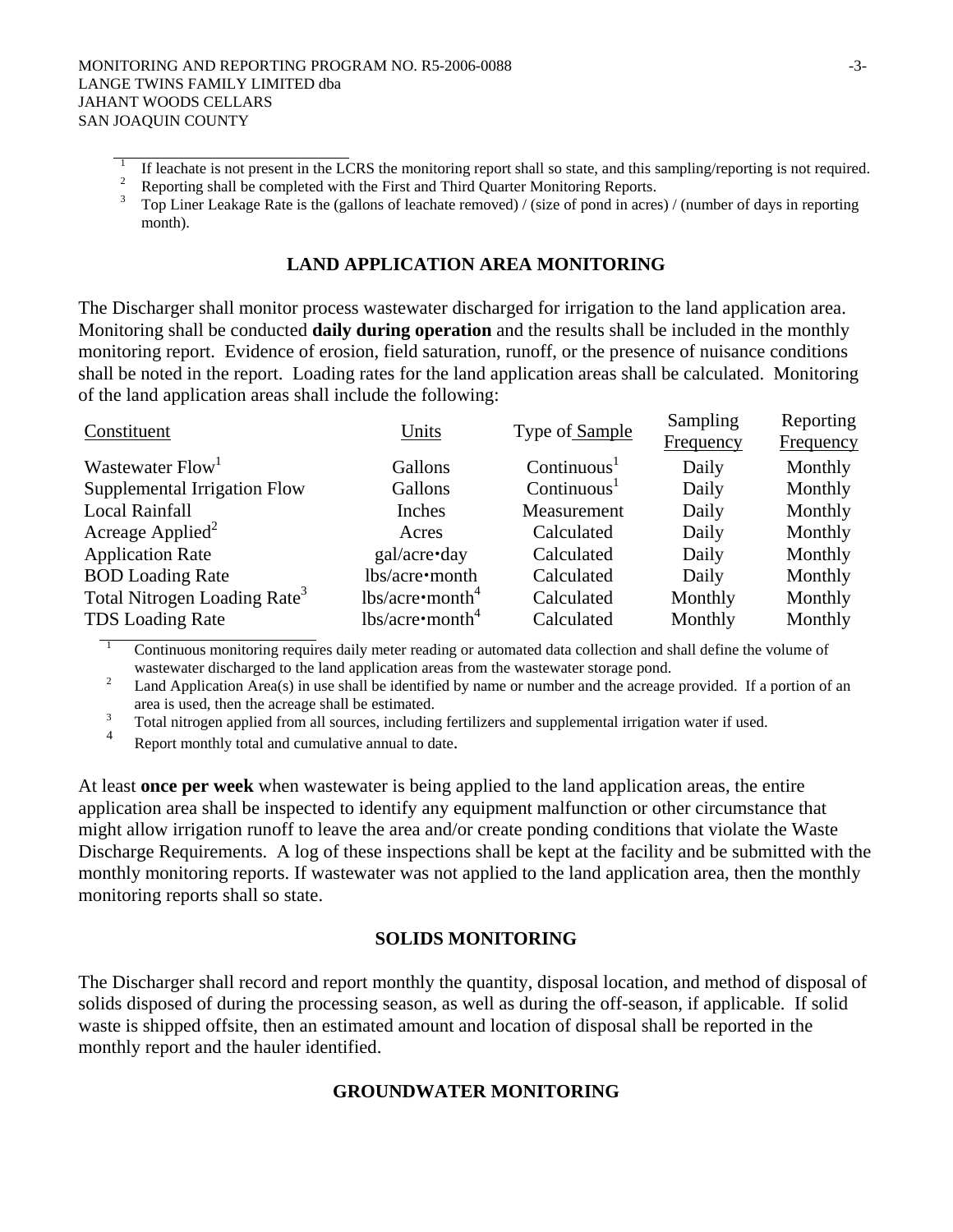Groundwater monitoring shall commence with the third quarter 2006. Prior to construction and/or sampling of any groundwater monitoring wells, the Discharger shall submit plans and specifications to the Board for approval. Once installed, all new wells shall be added to the monitoring network and shall be sampled and analyzed according to the schedule below. All samples shall be collected using approved EPA methods. Water table elevations shall be calculated to determine groundwater gradient and direction of flow.

Prior to sampling, the groundwater elevations shall be measured and the wells shall be purged of at least three well volumes until temperature, pH, and electrical conductivity have stabilized. Depth to groundwater shall be measured to the nearest 0.01 feet. Groundwater monitoring shall include, at a minimum, the following:

| Constituent                        | Units           | Type of Sample | Sampling<br><b>Frequency</b> | Reporting<br>Frequency <sup>4</sup> |
|------------------------------------|-----------------|----------------|------------------------------|-------------------------------------|
| Depth to Groundwater               | $\pm 0.01$ feet | Measurement    | Quarterly                    | Quarterly                           |
| Groundwater Elevation <sup>1</sup> | $\pm 0.01$ feet | Calculated     | Quarterly                    | Quarterly                           |
| Gradient                           | feet/feet       | Calculated     | Quarterly                    | Quarterly                           |
| <b>Gradient Direction</b>          | Degrees         | Calculated     | Quarterly                    | Quarterly                           |
| pH                                 | pH units        | Grab           | Quarterly                    | Quarterly                           |
| Nitrate as Nitrogen                | mg/L            | Grab           | Quarterly                    | Quarterly                           |
| Total Kjeldahl Nitrogen            | mg/L            | Grab           | Quarterly                    | Quarterly                           |
| <b>Total Dissolved Solids</b>      | mg/L            | Grab           | Quarterly                    | Quarterly                           |
| <b>Fixed Dissolved Solids</b>      | mg/L            | Grab           | Quarterly                    | Quarterly                           |
| Standard Minerals <sup>2,3</sup>   | mg/L            | Grab           | Annually                     | Annually                            |

1 Groundwater elevation shall be determined based on depth-to-water measurements from a surveyed measuring point elevation on the well.<br><sup>2</sup> Standard M

 Standard Minerals shall include at least the following compounds: boron, calcium, iron, magnesium, manganese, potassium, sodium, chloride, sulfate, total alkalinity (including alkalinity series), and hardness<br>3 Standard Minorals shall be analyzed in the fourth querter of the year.

Standard Minerals shall be analyzed in the fourth quarter of the year.<br> $\frac{4}{100}$  Beginning with the third quarter 2006

<sup>4</sup> Beginning with the third quarter, 2006.

#### **REPORTING**

In reporting monitoring data, the Discharger shall arrange the data in tabular form so that the date, sample type (e.g., influent monitoring, groundwater monitoring well, etc.), and reported analytical result for each sample are readily discernible. The data shall be summarized in such a manner to clearly illustrate compliance with waste discharge requirements and spatial or temporal trends, as applicable. The results of any monitoring done more frequently than required at the locations specified in the Monitoring and Reporting Program shall be reported in the next scheduled monitoring report.

As required by the California Business and Professions Code Sections 6735, 7835, and 7835.1, all groundwater monitoring reports shall be prepared under the direct supervision of a registered professional engineer or geologist and signed by the registered professional.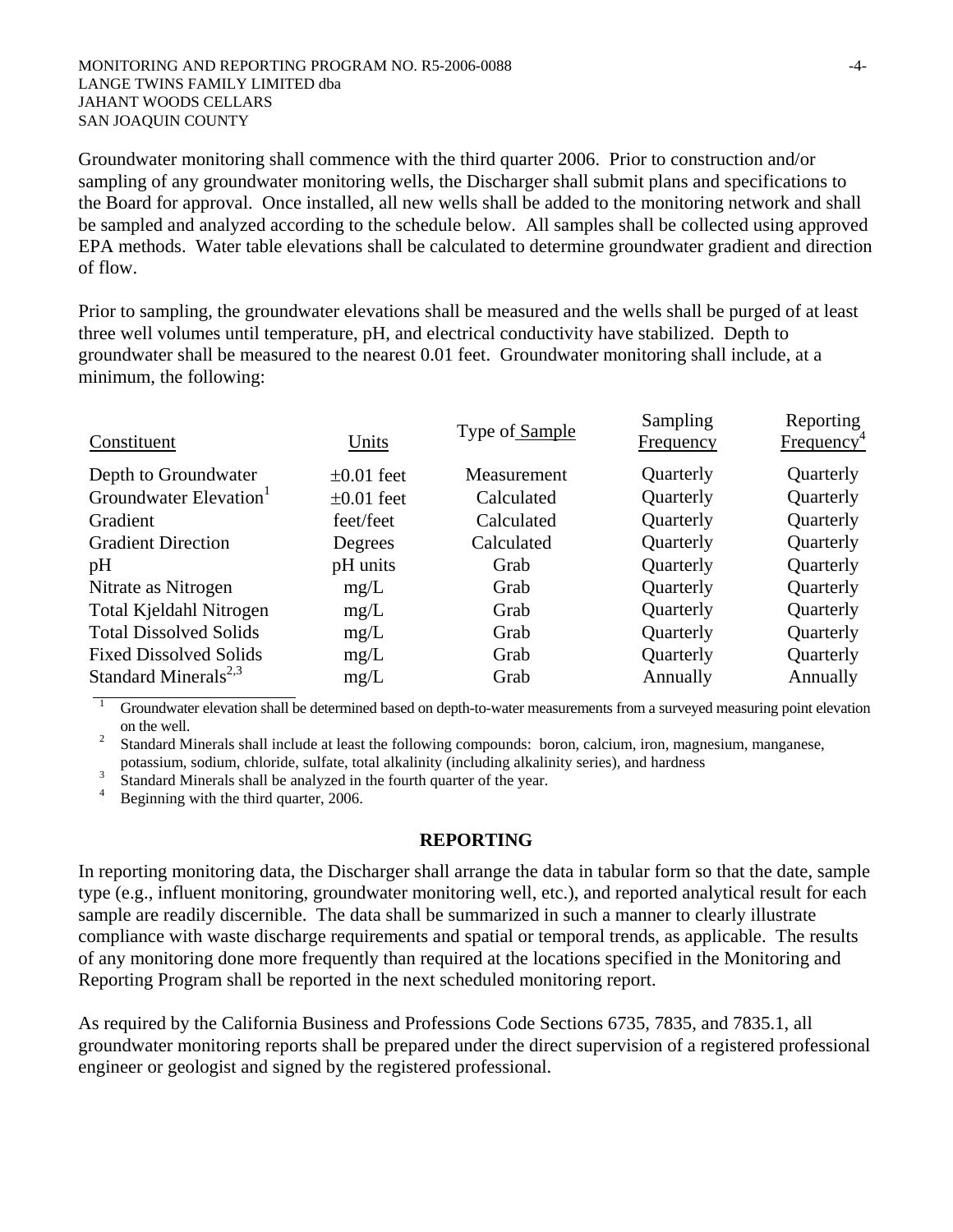# **A. Monthly Monitoring Reports**

Monthly reports shall be submitted to the Regional Board by the **1st day of the second month** following the end of the reporting period (i.e. the January monthly report is due by 1 March). Monthly reports for the months of March, June, September, and December may be submitted as part of the Quarterly Monitoring Report, if desired. The monthly reports shall include the following:

- 1. Results of influent, treatment pond, storage pond, land application area, and solids monitoring;
- 2. A comparison of monitoring data to the discharge specifications and an explanation of any violation of those requirements. Data shall be presented in tabular format;
- 3. If requested by staff, copies of laboratory analytical report(s);
- 4. A calibration log verifying calibration of all hand held monitoring instruments and devices used to comply with the prescribed monitoring program;
- 5. The cumulative volume of wastewater generated during the year to date;
- 6. The total pounds of total dissolved solids (year to date) that have been applied to the land application area, as calculated from the sum of monthly loadings; and
- 7. The total pounds of nitrogen (year to date, from all sources including fertilizer) applied to the land application area as calculated from the sum of monthly loadings.

# **B. Quarterly Report**

Beginning with the third quarter 2006, the Discharger shall establish a quarterly sampling schedule for groundwater monitoring such that samples are obtained approximately every three months. Quarterly monitoring reports shall be submitted to the Regional Board by the **1st day of the second month after the quarter** (i.e. the January-March quarter is due by May  $1<sup>st</sup>$ ) each year. The Quarterly Report shall include the following:

- 1. Results of groundwater monitoring;
- 2. A narrative description of all preparatory, monitoring, sampling, and analytical testing activities for the groundwater monitoring. The narrative shall be sufficiently detailed to verify compliance with the WDR, this MRP, and the Standard Provisions and Reporting Requirements. The narrative shall be supported by field logs for each well documenting depth to groundwater; parameters measured before, during, and after purging; method of purging; calculation of casing volume; and total volume of water purged;
- 3. Calculation of groundwater elevations, an assessment of groundwater flow direction and gradient on the date of measurement, comparison of previous flow direction and gradient data, and discussion of seasonal trends if any;
- 4. A narrative discussion of the analytical results for all groundwater locations monitored including spatial and temporal tends, with reference to summary data tables, graphs, and appended analytical reports (as applicable);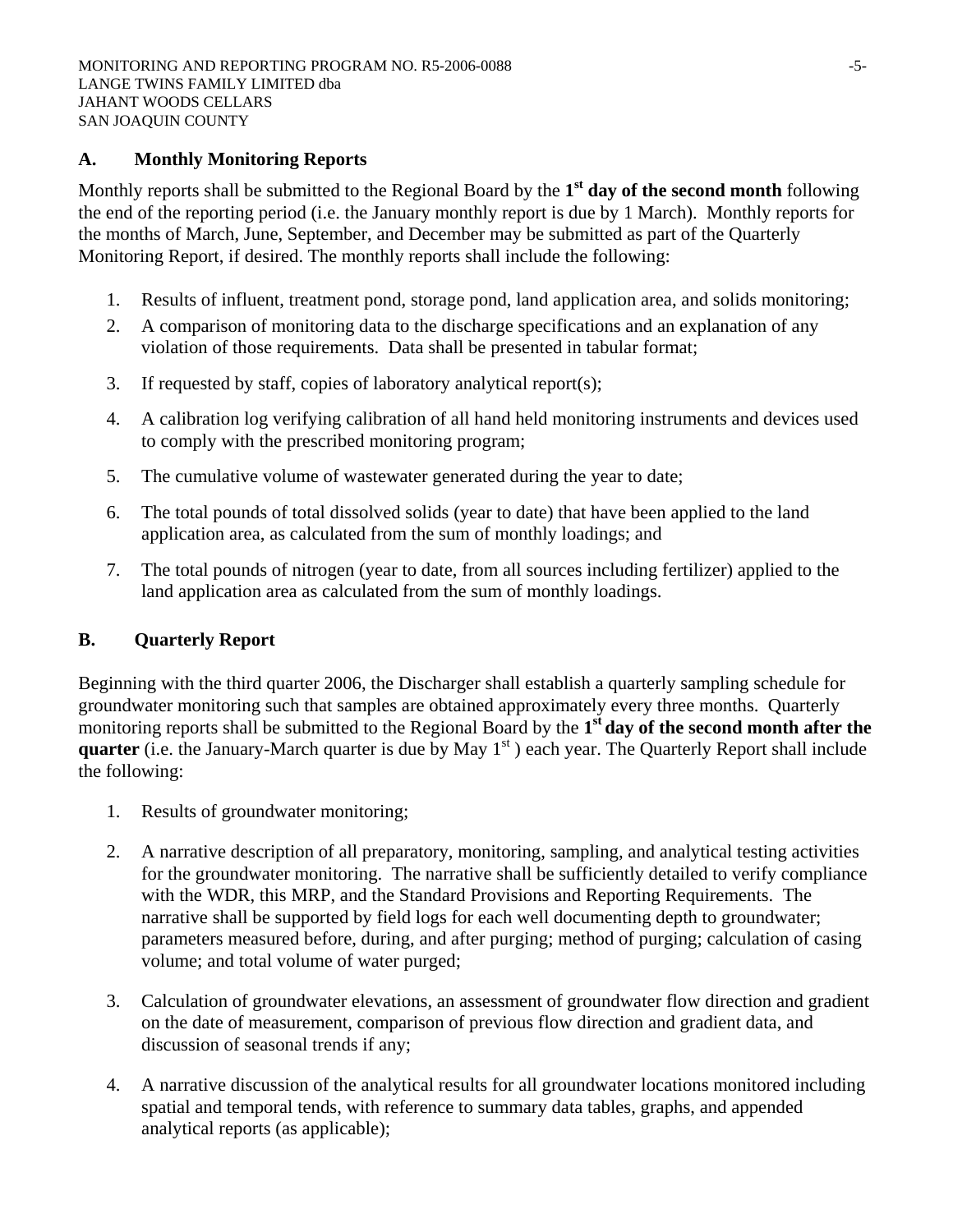- 5. A comparison of monitoring data to the groundwater limitations and an explanation of any violation of those requirements;
- 6. Summary data tables of historical and current water table elevations and analytical results;
- 7. A scaled map showing relevant structures and features of the facility, the locations of monitoring wells and any other sampling stations, and groundwater elevation contours referenced to mean sea level datum; and
- 8. Copies of laboratory analytical report(s) for groundwater monitoring.
- 9. The Results of the Leachate Collection and Recovery System (LCRS) monitoring. If leachate is detected in the LCRS sump, the monitoring report shall evaluate and propose corrective action to repair the pond liner system.

# **C. Annual Report**

Annual Report shall be prepared as the December monthly monitoring report. The Annual Report shall be submitted to the Regional Board by **1 February** each year. In addition to the data normally presented, the Annual Report shall include the following:

- 1. The contents of a regular December monthly monitoring report;
- 2. The contents of the regular quarterly monitoring report for the last quarter of the year;
- 3. If requested by staff, tabular and graphical summaries of all data collected during the year;
- 4. Tabular and graphical summaries of historical monthly total loading rates for wastewater generation, process water used for irrigation (hydraulic loading in gallons and inches), total nitrogen, and total dissolved solids.
- 5. A comprehensive evaluation of the effectiveness of the past year's wastewater application operation in terms of odor control and groundwater protection, including consideration of application management practices (i.e.: waste constituent and hydraulic loadings, application cycles, drying times, and cropping practices), and groundwater monitoring data;
- 6. A summary of the quantity of solid waste (lees, stems, pomace, etc) generated and disposed of both on and off the site;
- 7. An evaluation of the groundwater quality beneath the land application area;
- 8. Estimated flows for the next calendar year;
- 9. A discussion of compliance and corrective actions taken, as well as any planned or proposed actions needed to bring the discharge into full compliance with the waste discharge requirements; and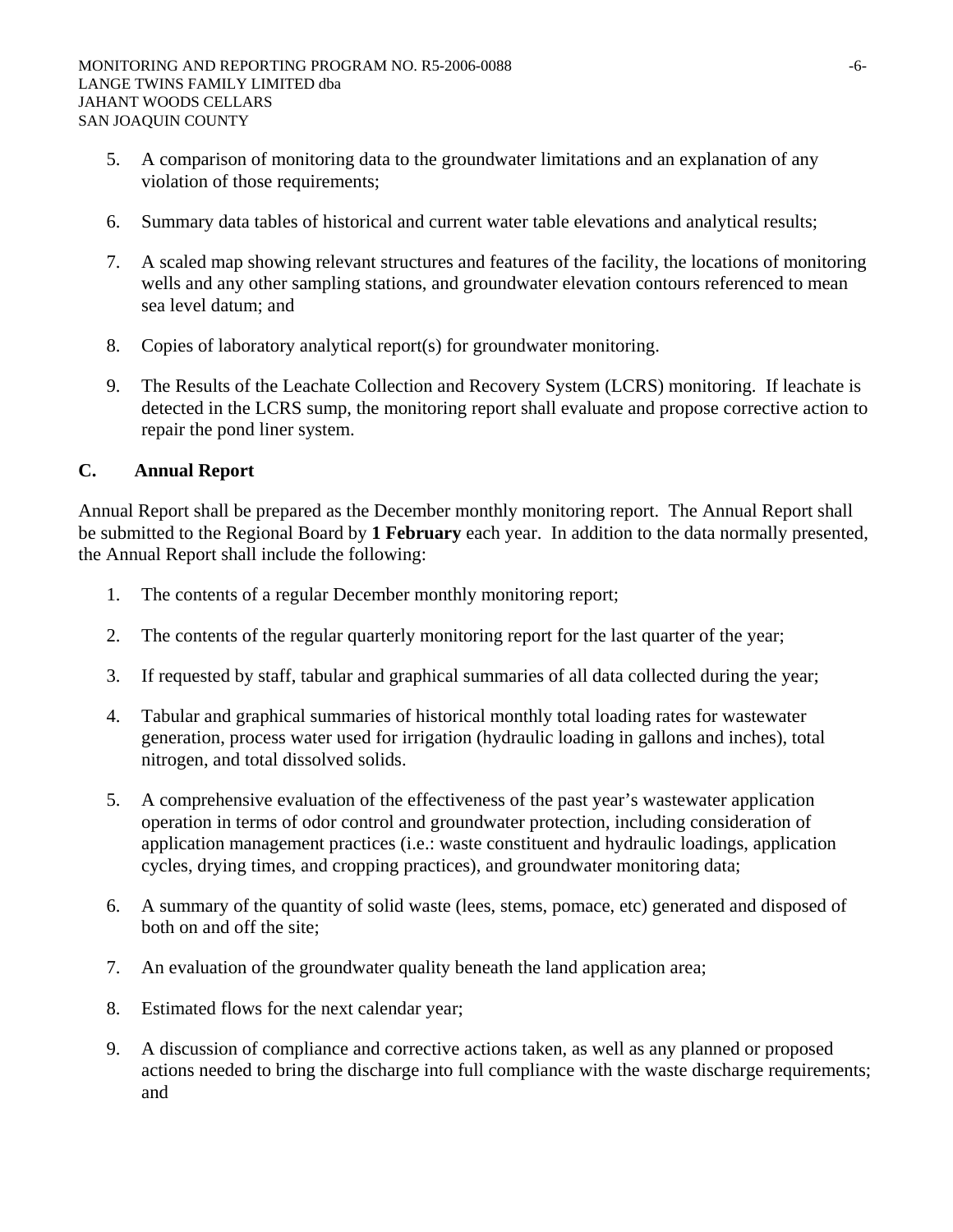10. A discussion of any data gaps and potential deficiencies/redundancies in the monitoring system or reporting program.

A letter transmitting the self-monitoring reports shall accompany each report. Such a letter shall include a discussion of requirement violations found during the reporting period, and actions taken or planned for correcting noted violations, such as operation or facility modifications. If the discharger has previously submitted a report describing corrective actions and/or a time schedule for implementing the corrective actions, reference to the previous correspondence will be satisfactory. The transmittal letter shall contain a statement by the discharger, or the discharger's authorized agent, under penalty of perjury, that to the best of the signer's knowledge the report is true, accurate and complete.

The Discharger shall implement the above monitoring program as of the date of this Order.

Ordered by: \_

PAMELA C. CREEDON, Executive Officer

(Date)

TRO: 8/9/06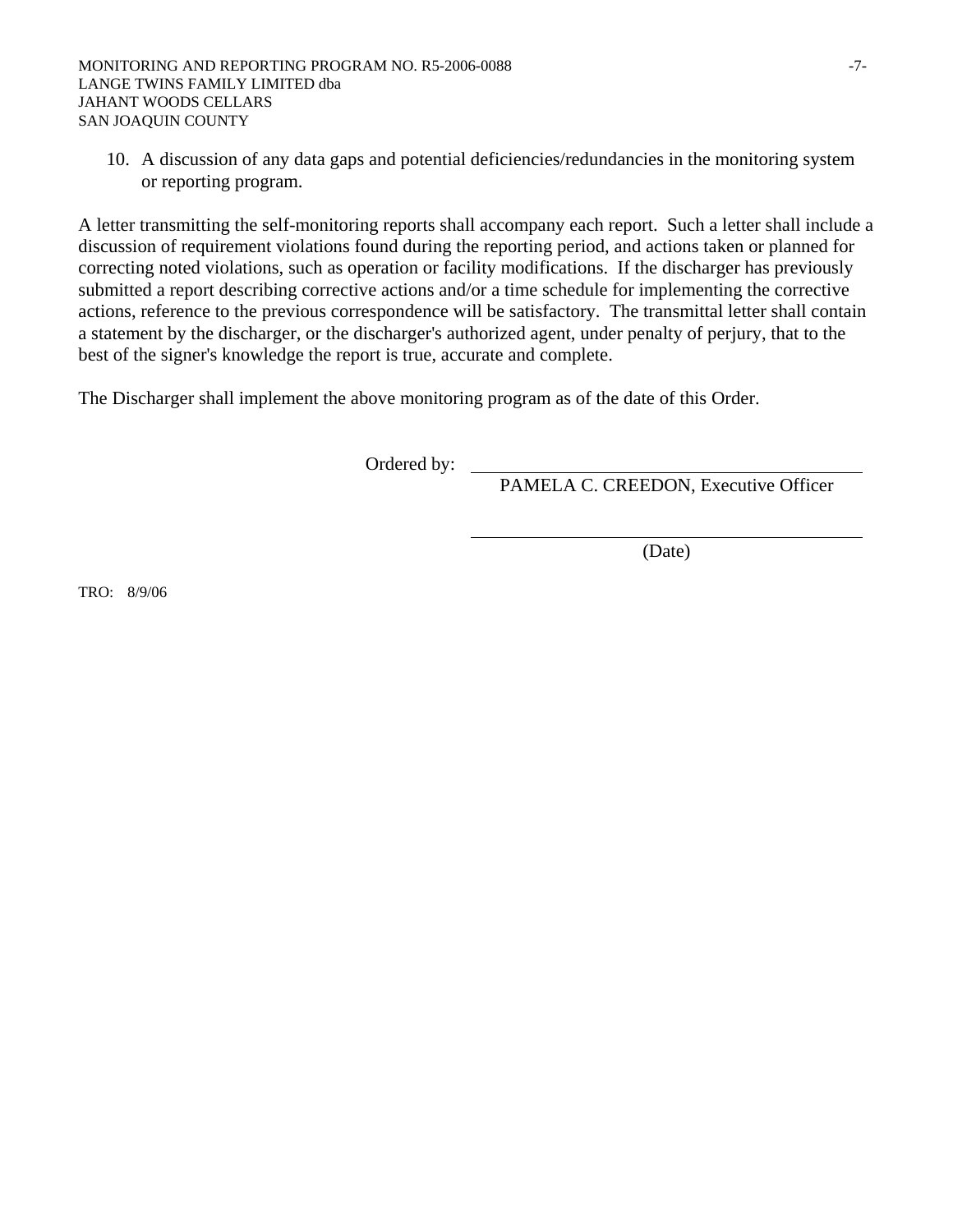# **INFORMATION SHEET**

# **ORDER NO. R5-2006-0088 LANGE TWINS FAMILY LIMITED SAN JOAQUIN COUNTY**

Lange Twins Family Limited doing business as Jahant Woods Cellars is constructing a new winery in Acampo that will crush grapes, ferment juice, process juice into finished wines, bottle wine, and distribute the wine. The winery is being constructed in phases. The first phase is being constructed to allow crushing of 11,000 tons of grapes to generate 2,000,000 gallons of wine; crush amounts will be lower in the first few years of operation. At a crush rate of 11,000 tons per year, approximately 12,500,000 gallons of wastewater will be generated on an annual basis

Wastewater will be generated in cleaning and rinsing activities. Ozone will be used as the main sanitizing agent for the winery. Wastewater will be collected in floor drains, screened, pH adjusted, flow metered, biologically treated in ponds, stored in a storage pond, and then land applied. The ponds will be double lined with vinyl or equivalent liners equipped with a leak detection system. The treatment ponds will be equipped with up to 40-horsepower of floating mechanical aerators.

The storage pond does not provide adequate storage to hold wastewater during the entire wet season (approximately November to March). Because the storage pond does not provide adequate storage capacity to hold all wastewater during the winter season, wastewater will be applied during the winter season.

The land application areas consist of 28-acres planted in pasture, 40-acres planted in vineyard, and 64-acres planted in vineyard. The 28-acre land application area will be the primary land application area used during the winter months. Wastewater will be applied to the 40 and 64-acre land application areas during the remainder of the year. Crops will be harvested from the land application areas. The 28-acre land application area, which will receive the bulk of discharge during the wet season, will be bermed to prevent stormwater/wastewater mixtures from discharging to surface water bodies.

Solid/semi-solid wastes such as pomace (skins, seeds, pulp, stems, etc. resulting from the grape crush) and filter cake media (bentonite and diatomaceous earth) are also generated by the processing operations. Such solid/semi-solid wastes are segregated from the process wastewater stream by cleanup processes (sweeping materials from floor drains) or by screens in the floor drains. Solids will be applied to the land application area as fertilizer/soil amendment.

Process water at the facility is provided by a domestic supply well. Supply water quality is generally good, with a total dissolved solids concentration of 147 mg/L. Groundwater monitoring wells were installed in the 28-acre land application area. Because that land area will receive a higher loading rate, it is prudent to monitor that land application area; if groundwater quality appears to be degraded by the application of wastewater, additional wells can be installed in the other land application areas. Groundwater exists at a depth of approximately 50 feet below the ground surface.

Domestic wastewater is discharged to an on-site system. This system is regulated by the San Joaquin County Environmental Health Department.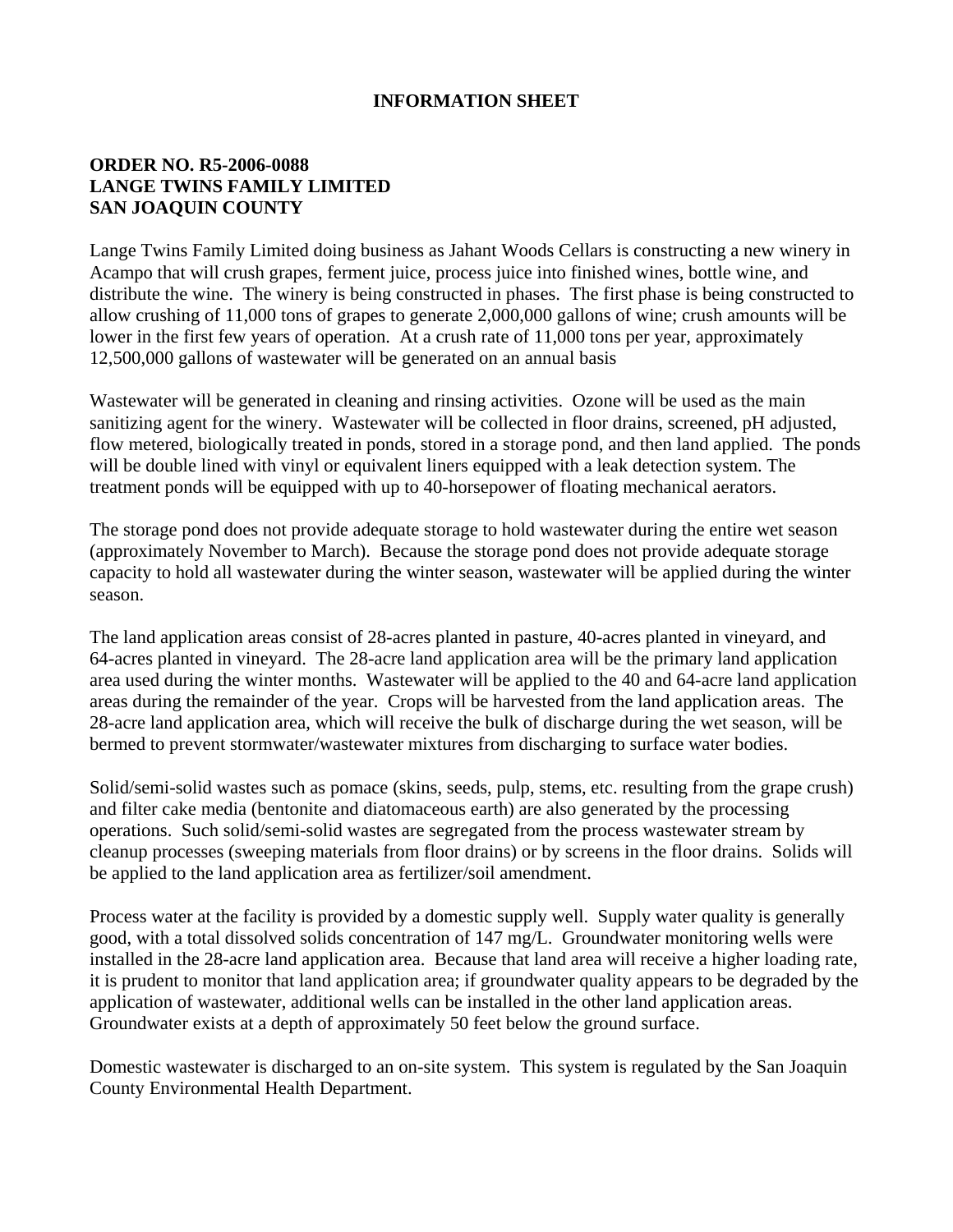#### **ORDER NO. R5-2006-0088 LANGE TWINS FAMILY LIMITED SAN JOAQUIN COUNTY**

This Order requires the Discharger to submit an As-Built Report, an Operation and Management Plan, a Salinity Reduction Study, and a Background Groundwater Quality Study Report.

Surface water drainage in the area is to the Mokelumne River.

TRO 8/9/06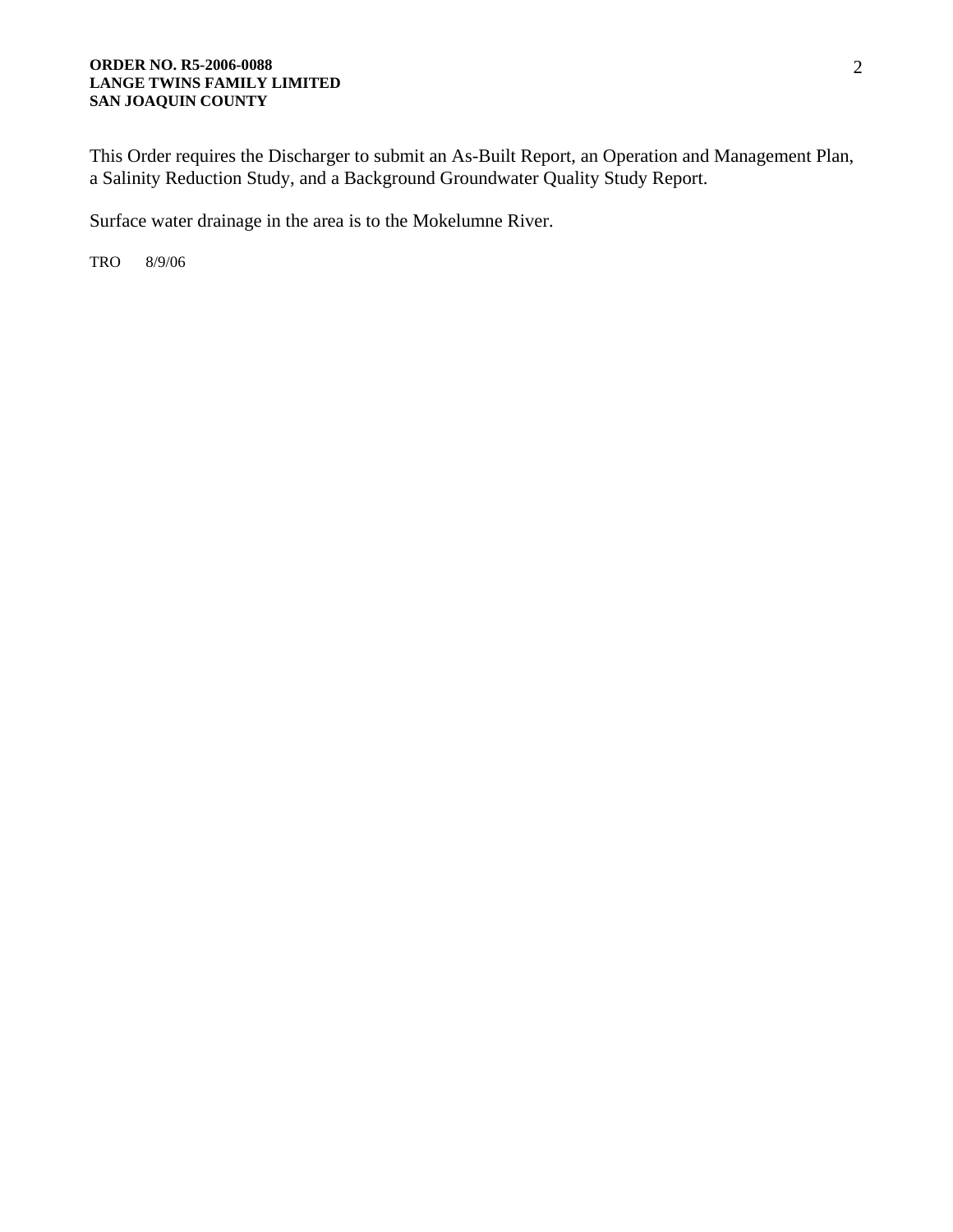## **ORDER NO. R5-2006-0088 ATTACHMENT A**

7.5 MINUTE QUAD



1 in.  $= 2,000$  ft.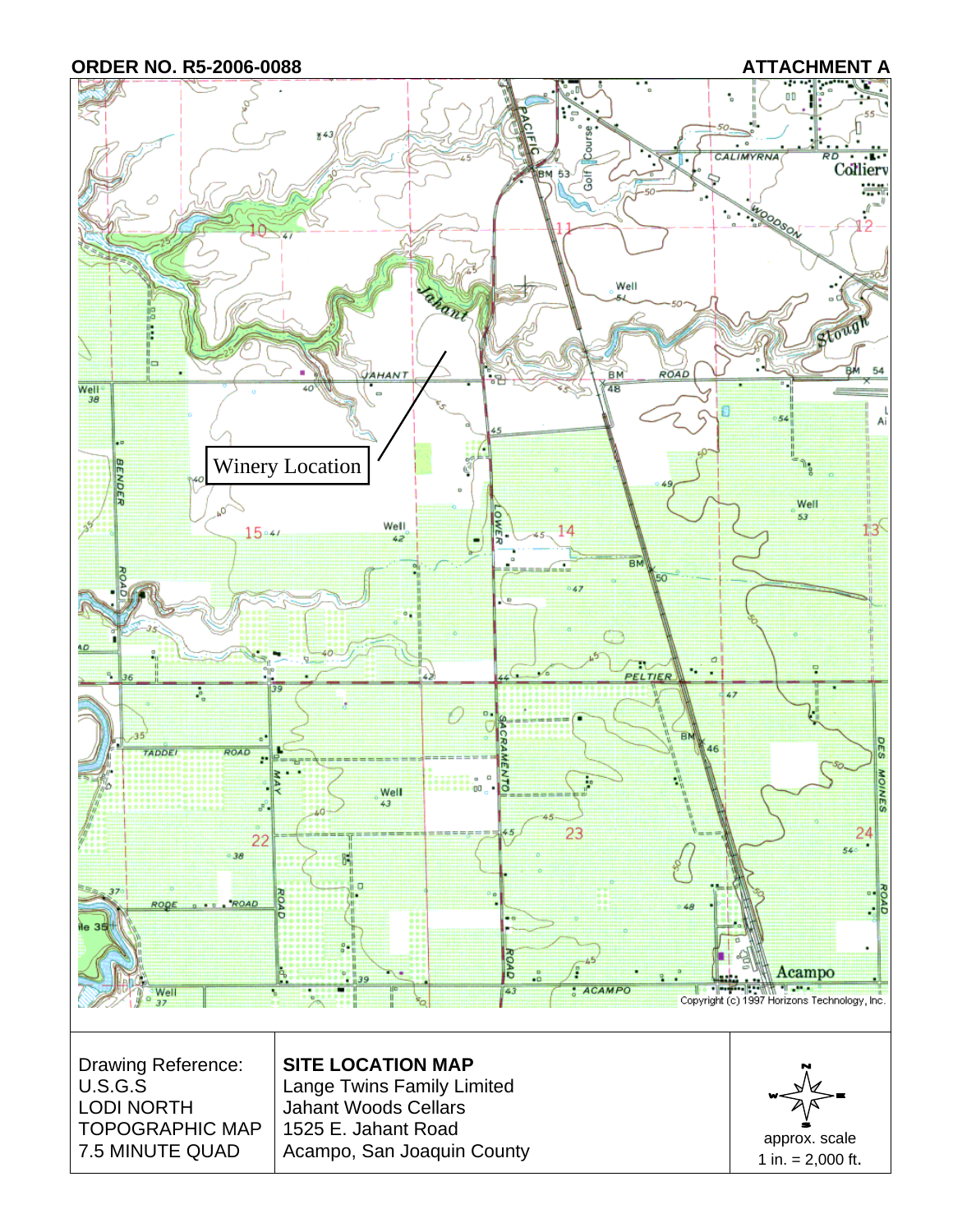**ORDER NO. R5-2006-0088 ATTACHMENT B**